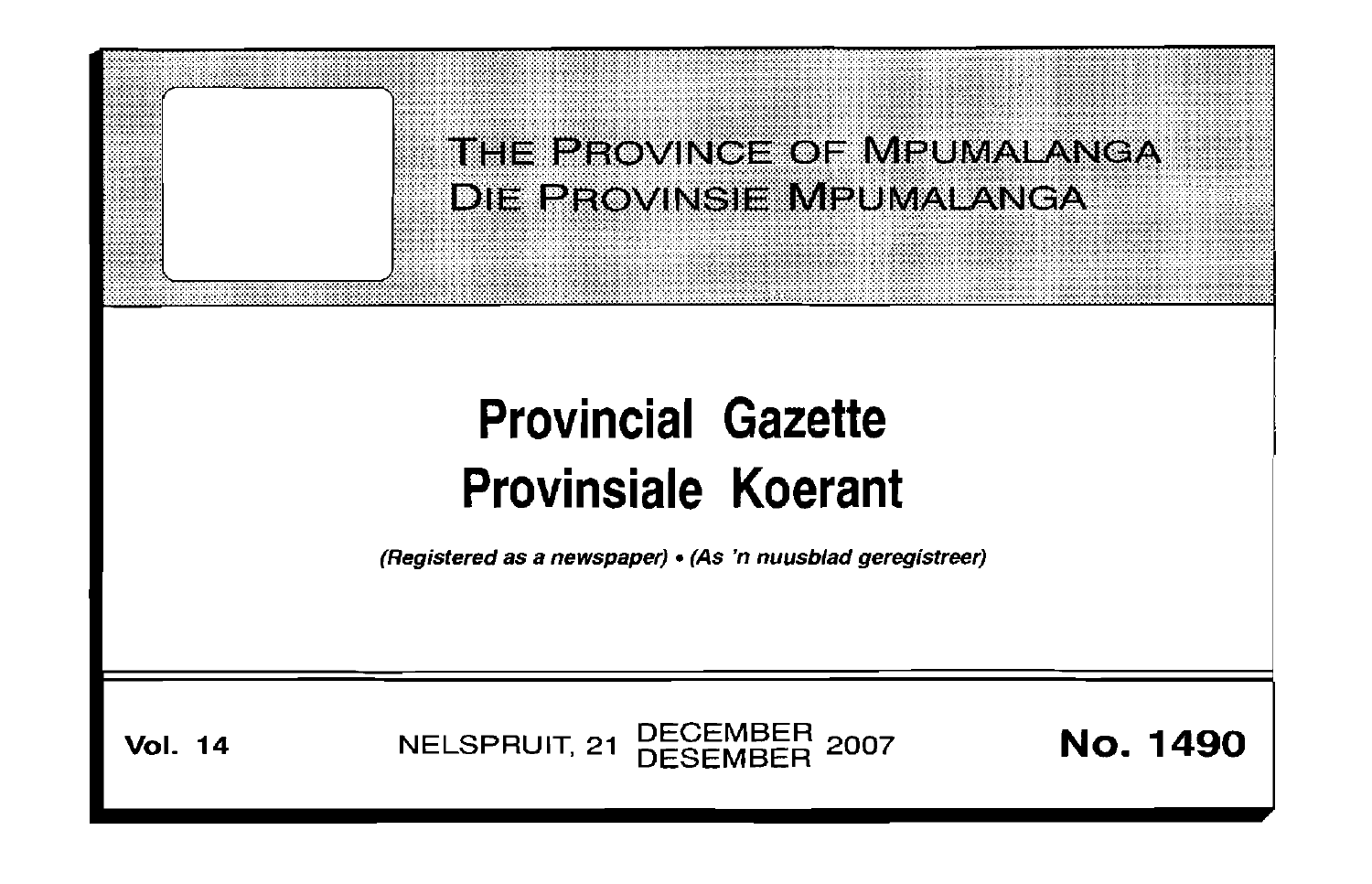No.

## **CONTENTS • INHOUD**

| Page | Gazette |
|------|---------|
| No.  | No.     |

### **GENERAL NOTICES· ALGEMENE KENNISGEWINGS**

| 665 |                                                                                    | 8  | 1490 |
|-----|------------------------------------------------------------------------------------|----|------|
| 665 |                                                                                    | 8  | 1490 |
| 666 |                                                                                    | 8  | 1490 |
| 666 |                                                                                    | 9  | 1490 |
| 667 |                                                                                    | 9  | 1490 |
| 667 |                                                                                    | 9  | 1490 |
| 668 |                                                                                    | 10 | 1490 |
| 668 |                                                                                    | 10 | 1490 |
| 669 |                                                                                    | 10 | 1490 |
| 669 |                                                                                    | 11 | 1490 |
| 670 |                                                                                    | 11 | 1490 |
| 670 |                                                                                    | 11 | 1490 |
| 673 |                                                                                    | 12 | 1490 |
| 673 |                                                                                    | 12 | 1490 |
| 677 |                                                                                    | 12 | 1490 |
| 677 |                                                                                    | 13 | 1490 |
| 678 |                                                                                    | 13 | 1490 |
| 678 |                                                                                    | 13 | 1490 |
| 679 | Town-planning and Townships Ordinance (15/1986): Machadodorp Amendment Scheme M008 | 14 | 1490 |
| 679 |                                                                                    | 14 | 1490 |
| 680 |                                                                                    | 14 | 1490 |
| 680 |                                                                                    | 15 | 1490 |

#### **LOCAL AUTHORITY NOTICES· PLAASLIKE BESTUURSKENNISGEWINGS**

| 482 | Subidivision of Land Ordinance, 1986: Emalahleni Local Municipality: Subdivision: Holding 4, Jackaroo Agricultural |    | 1490 |
|-----|--------------------------------------------------------------------------------------------------------------------|----|------|
| 504 | Town-planning and Townships Ordinance (15/1986): eMalahleni Local Municipality: Establishment of township:         | 16 | 1490 |
| 505 |                                                                                                                    | 19 | 1490 |
| 506 |                                                                                                                    | 20 | 1490 |
| 507 |                                                                                                                    | 23 | 1490 |
| 508 |                                                                                                                    | 24 | 1490 |
| 509 |                                                                                                                    | 24 | 1490 |
| 510 |                                                                                                                    | 15 | 1490 |
| 511 | Town-planning and Townships Ordinance (15/1986): eMalahleni Local Municipality: Declaration as an approved         | 25 | 1490 |
|     |                                                                                                                    | 28 | 1490 |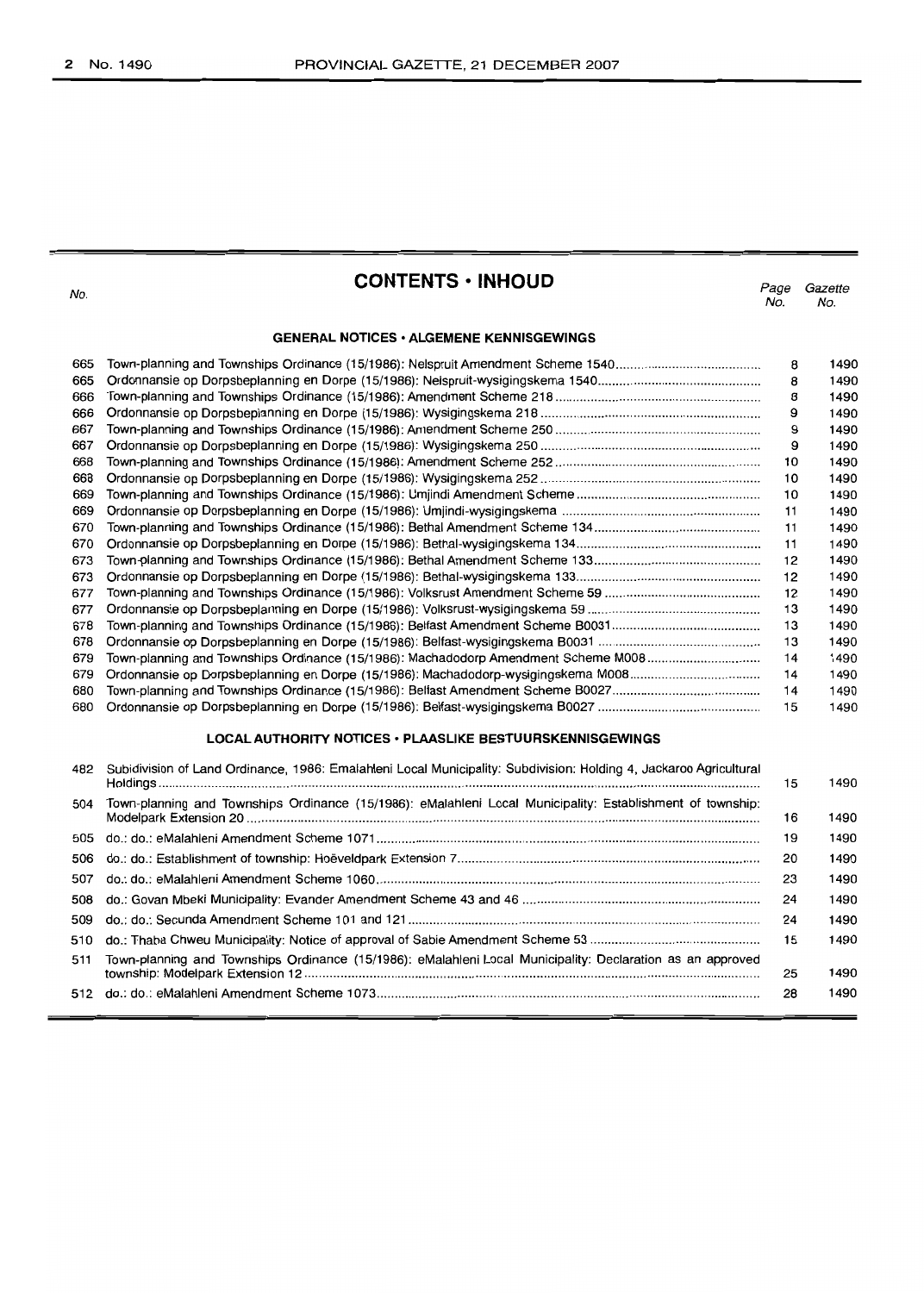

Subscribers and all other stakeholders are advised to send their advertisements directly to the Government Printing Works, two weeks before the 1st April 2005.

> In future, adverts have to be paid in advance before being published in the Gazette.

AWIE VAN ZVL Advertising Manager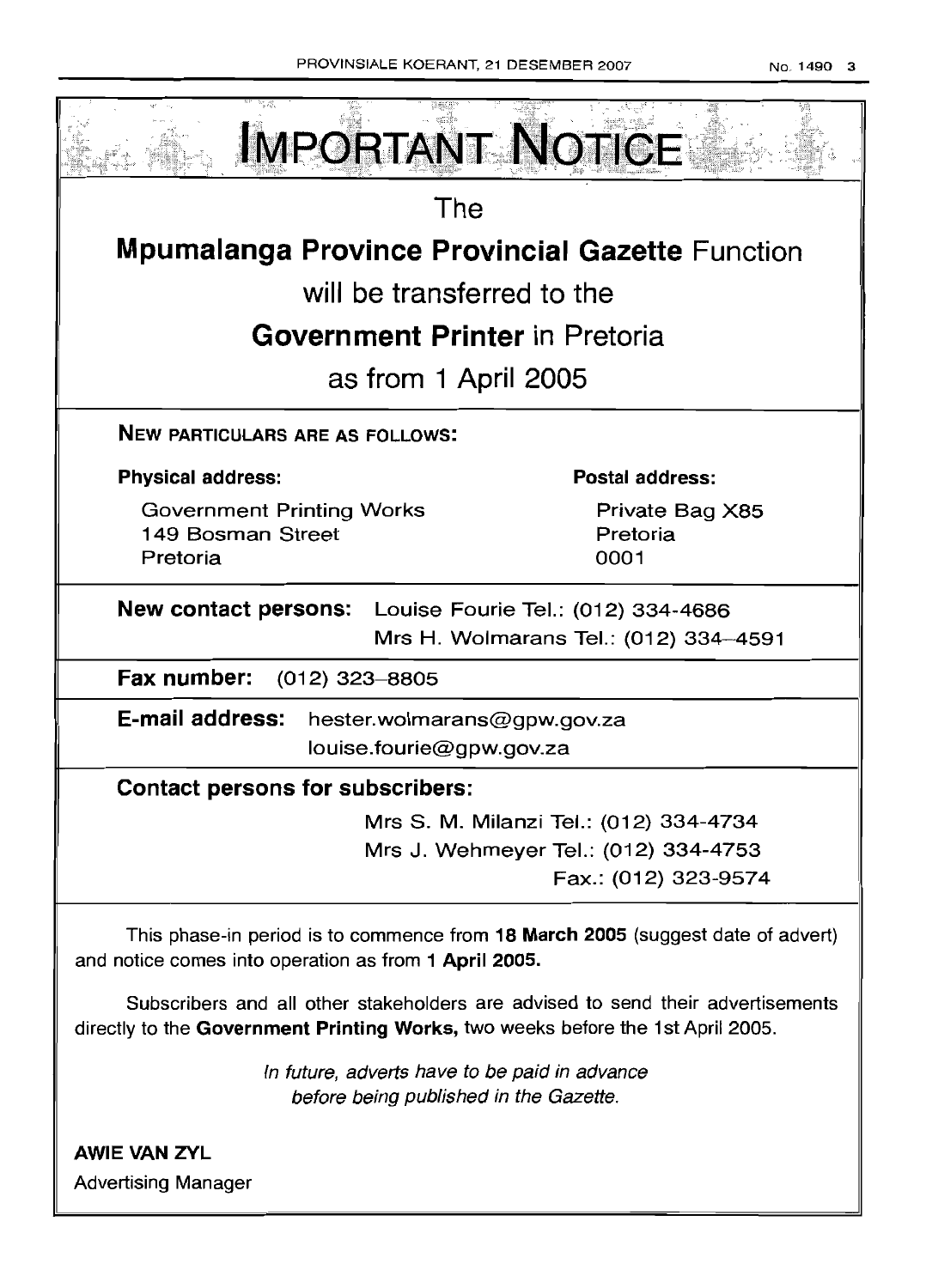**IT IS THE CLIENTS RESPONSIBILITY TO ENSURE THAT THE CORRECT AMOUNT IS PAID AT THE CASHIER OR DEPOSITED INTO THE GOVERNMENT PRINTING WORKS BANK ACCOUNT AND ALSO THAT THE REQUISITION/COVERING LEITER TOGETHER WITH THE ADVERTISEMENTS AND THE PROOF OF DEPOSIT REACHES THE GOVERNMENT PRINTING WORKS IN TIME FOR INSERTION IN THE PROVINCIAL GAzETrE.**

### **No ADVERTISEMENTS WILL BE PLACED WITHOUT PRIOR PROOF OF PRE-PAYMENT.**

### 1/4 page R **187.37**

Letter Type: Arial Size: 10 Line Spacing: At: Exactly **11pt** 

### 1/4 page **R 374.75**

Letter Type: Arial Size: 10 Line Spacing: At: Exactly 11pt

<sup>1</sup>/<sub>4</sub> page **R 562.13**<br>Letter Type: Arial Size: 10 Letter Type: Arial Line Spacing: At: Exactly **11pt**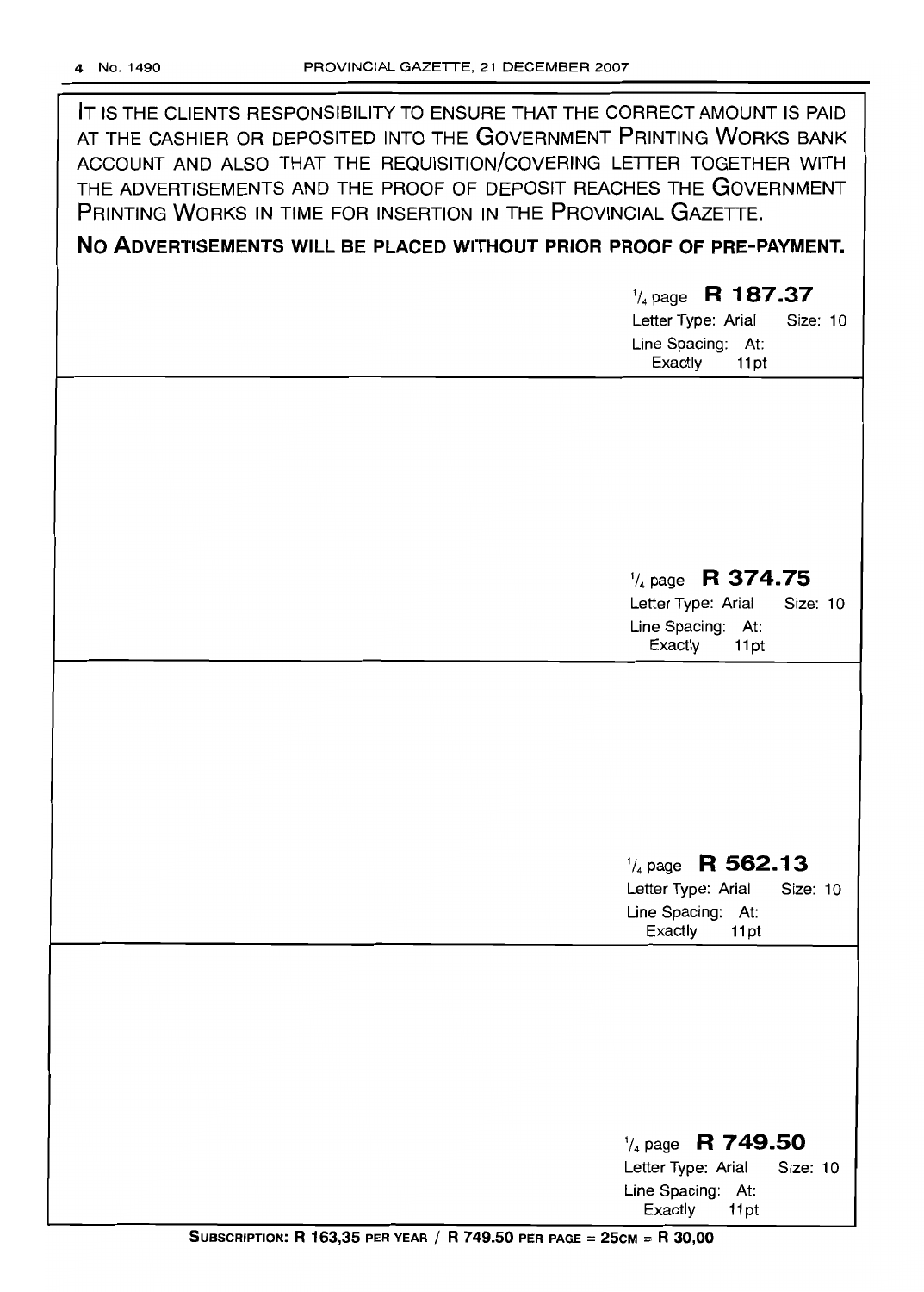

(2) erroneous classification of a notice, or the placement of such notice in any section or under any heading other than the section or heading stipulated by the advertiser;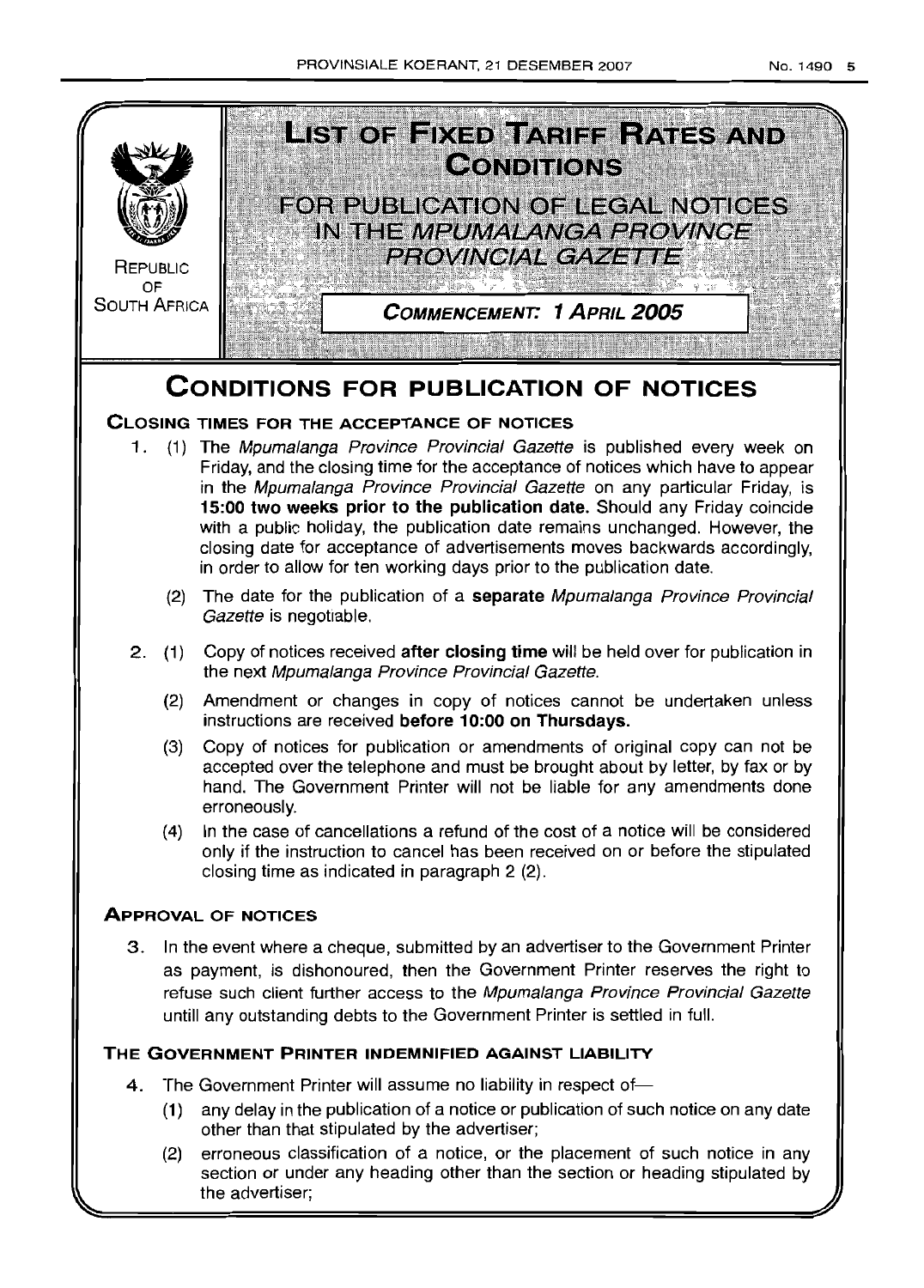*r*

(3) any editing, revision, omission, typographical errors or errors resulting from faint or indistinct copy.

#### LIABILITY OF ADVERTISER

5. Advertisers will be held liable for any compensation and costs arising from any action which may be instituted against the Government Printer in consequence of the publication of any notice.

#### **COPY**

- 6. Copy of notices must be typed on one side of the paper only and may not constitute part of any covering letter or document.
- 7. At the top of any copy, and set well apart from the notice, the following must be stated:

Where applicable

- (1) The heading under which the notice is to appear.
- (2) The cost of publication applicable to the notice, in accordance with the "Word Count Table".

### PAYMENT OF COST

- 9. With effect from 1 April 2005 no notice will be accepted for publication unless the cost of the insertion(s) is prepaid in CASH or by CHEQUE or POSTAL ORDERS. It can be arranged that money can be paid into the banking account of the Government Printer, in which case the deposit slip accompanies the advertisement before publication thereof.
- 10. (1) The cost of a notice must be calculated by the advertiser in accordance with the word count table.
	- (2) Where there is any doubt about the cost of publication of a notice, and in the case of copy, an enquiry, accompanied by the relevant copy, should be addressed to the Advertising Section, Government Printing Works, Private Bag X8S, Pretoria, 0001 [Fax: (012) 323-8805], before publication.
- 11. Overpayment resulting from miscalculation on the part of the advertiser of the cost of publication of a notice will not be refunded, unless the advertiser furnishes adequate reasons why such miscalculation occurred. In the event of underpayments, the difference will be recovered from the advertiser, and the notice(s) will not be published until such time as the full cost of such publication has been duly paid in cash or by cheque or postal orders, or into the banking account.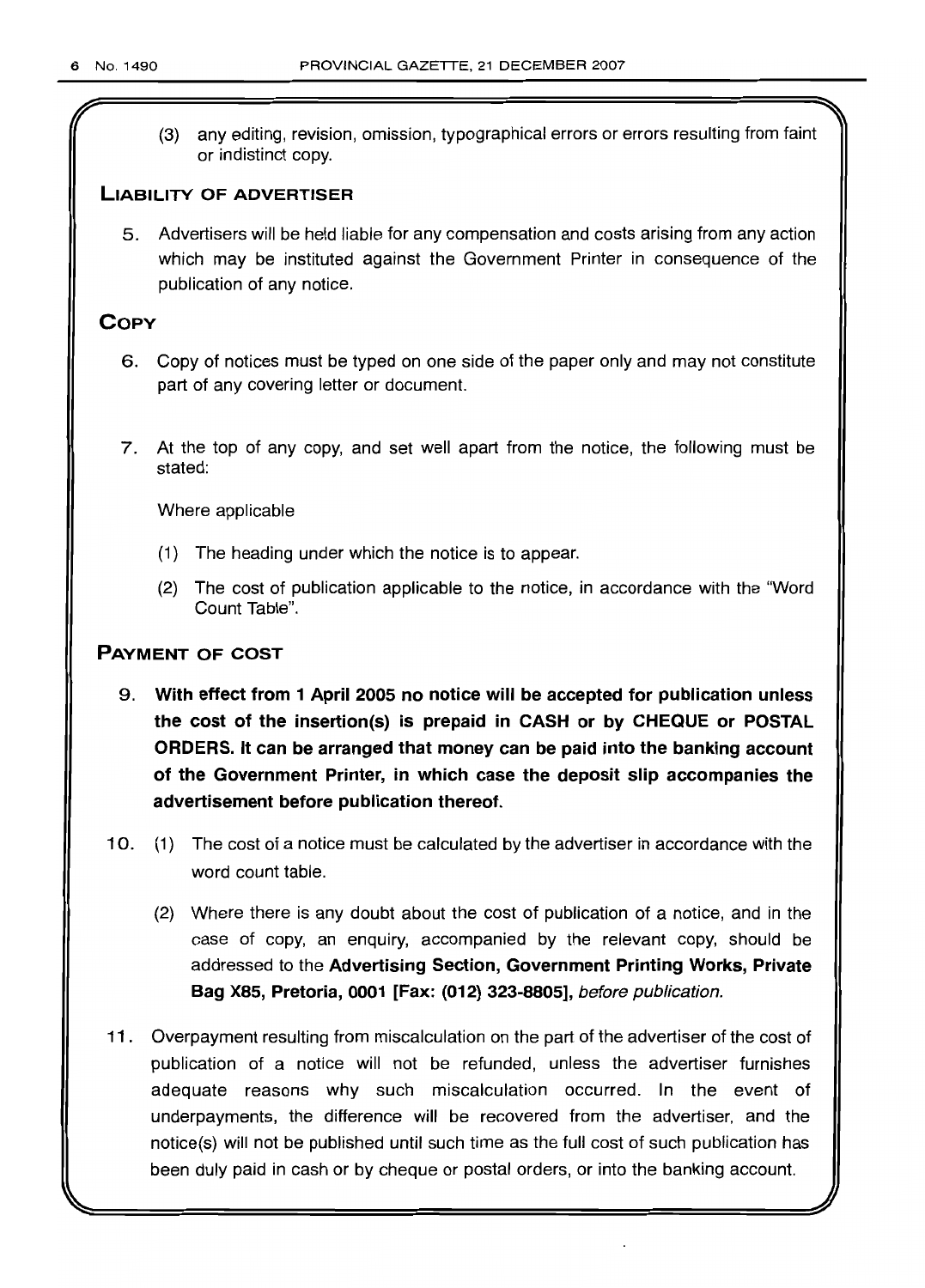- 12. In the event of a notice being cancelled, a refund will be made only if no cost regarding the placing of the notice has been incurred by the Government Printing Works.
- 13. The Government Printer reserves the right to levy an additional charge in cases where notices, the cost of which has been calculated in accordance with the Word Count Table, are subsequently found to be excessively lengthy or to contain overmuch or complicated tabulation.

### **PROOF OF PUBLICATION**

14. **Copies** of the **Mpumalanga Province Provincial Gazette which may be required as proof of publication, may be ordered from the Government Printer at the ruling price.** The Government Printer will assume no liability for any failure to post such Mpumalanga Province Provincial Gazette(s) or for any delay in despatching it/them.

# **GOVERNMENT PRINTERS BANK ACCOUNT PARTICULARS**

**Bank: ABSA**

**BOSMAN STREET**

**Account No.: 4057114016**

**Branch code: 632005**

**Reference No.: 00000047**

**Fax No.: (012) 323 8805**

### **Enquiries:**

| Mrs. L. Fourie    | Tel.: (012) 334-4686 |
|-------------------|----------------------|
| Mrs. H. Wolmarans | Tel.: (012) 334-4591 |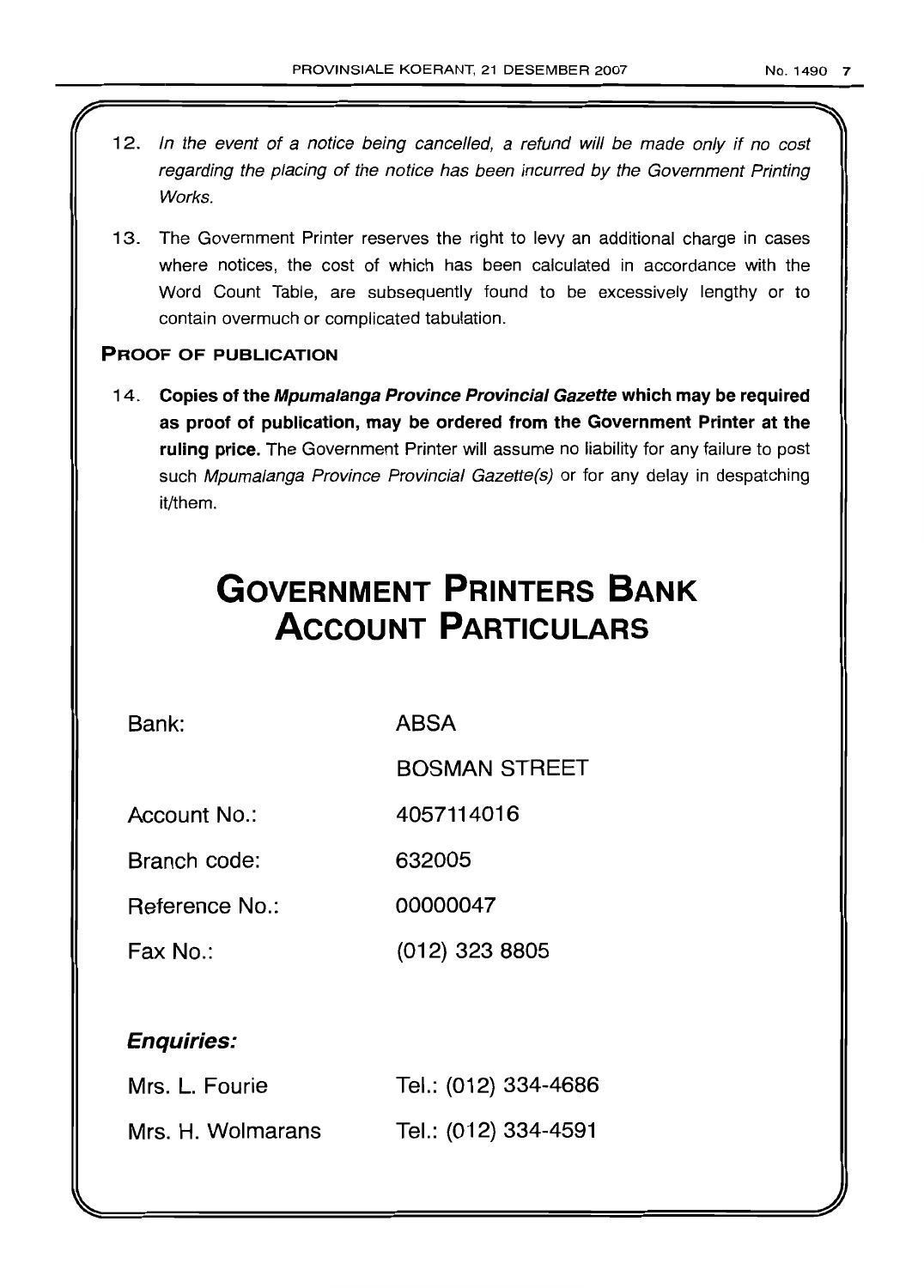### **GENERAL NOTICES • ALGEMENE KENNISGEWINGS**

#### **NOTICE 665 OF 2007**

#### **NELSPRUIT AMENDMENT SCHEME 1540**

NOTICE OF APPLICATION FOR THE AMENDMENT OF TOWN-PLANNING SCHEME IN TERMS OF SECTION 56 (1) (b) (i) OF THE TOWN-PLANNING AND TOWNSHIPS ORDINANCE, 1986 (ORDINANCE 15 OF 1986)

We, Aksion Plan, being the authorised agent of the registered owners of Portion 9 of Erf 378, Sonheuwel, hereby give notice in terms of section 56 (1) (b) (i) of the Town-planning and Townships Ordinance, 1986 (Ordinance 15 of 1986), that we have applied to the Mbombela Local Municipality for the amendment of the town-planning scheme known as Nelspruit Town-planning Scheme, 1989, by the rezoning of the property described above, situated on the corner of Brenda and Van Rensburg Streets, Sonheuwel, Nelspruit from "Public Open Space" (closed) to "Business 4" with an increased FAR and height. This advertisement replaces all previous advertisements that was placed on Amendment Schemes 1391 and 1215.

Particulars of the application will lie for inspection during normal office hours at the office of the Municipal Manager, Mbombela Municipality, Department of Urban and Rural Management, Civic Centre, Nel Street, Nelspruit, for a period of 28 days from 14 December 2007.

Objections to, or representations in respect of the application must be lodged with or made in writing to the Municipal Manager at the above address or at Mbombela Local Municipality, PO Box 45, Nelspruit, 1200, within a period of 28 days from 14 December 2007.

Address of applicant: Aksion Plan, PO Box 7604, Nelspruit, 1200. Tel. (013) 741-1160. Fax (013) 741-1224. (E-mail: aksion@yebo.co.za) .**- .**

#### **KENNISGEWING 665 VAN 2007**

#### **NELSPRlIIT-WYSIGINGSKEMA 1540**

KENNISGEWING VAN AANSOEK OM WYSIGING VAN DORPSBEPLANNINGSKEMA, INGEVOLGE ARTIKEL 56 (1) (b) (i) VAN DIE ORDONNANSIE OP DORPSBEPLANNING EN DORPE, 1986 (ORDONNANSIE 15 VAN 1986)

Ons, Aksion Plan, synde die gemagtigde agent van die geregistreerde eienaars van Gedeelte 9 van Erf 378, Sonheuwel, gee hiermee ingevolge artikel 56 (1) (b) (i) van die Ordonnansie op Dorpsbeplanning en Dorpe, 1986 (Ordonnansie 15 van 1986), kennis dat ons by die Mbombela Plaaslike Munisipaliteit aansoek gedoen het om die wysiging van die dorpsbeplanningskema, bekend as Nelspruit-dorpsbeplanningskema, 1989, deur die hersonering van die eiendom hierbo beskryf, geleë op die hoek van Brenda- en Van Rensburgstraat, Sonheuwel, Nelspruit, vanaf "Openbare Oopruimte" (gesluit) na "Besigheid 4" met 'n verhoogde VRV en hoogte. Hierdie advertensie vervang aile vorige advertensies wat geplaas is ten opsigte van Wysigingskemas 1391 & 1215.

Besonderhede van bogenoemde aansoek lê ter insae gedurende gewone kantoorure by die kantoor van die Munisipale Bestuurder, Mbombela Plaaslike Munisipaiteit, Departement van Stedelike en Landelike Bestuur, Burgersentrum, Nelstraat, Nelspruit, vir 'n tydperk van 28 dae vanaf 14 Desember 2007.

Besware teen of vertoe ten opsigte van die aansoek moet binne 'n tydperk van 28 dae vanaf 14 Desember 2007 skriftelik by die Munisipale Bestuurder by bovermelde adres of Mbombela Plaaslike Munisipaliteit, Posbus 45, Nelspruit, 1200, ingedien of gerig word.

Adres van applikant: Aksion Plan, Posbus 7604, Nelspruit, 1200. Tel. (013) 741-1160. Faks (013) 741-1224. (E-pos: aksion@yebo.co.za)

14-21

#### **NOTICE 666 OF 2007**

SCHEDULE 8

[Regulation 11 (2)]

NOTICE OF APPLICATION FOR AMENDMENT OF TOWN-PLANNING SCHEME IN TERMS OF SECTION 56 (1) (b) (i) OF THE TOWN-PLANNING AND TOWNSHIPS ORDINANCE, 1986 (ORDINANCE 15 OF 1986)

#### **AMENDMENT SCHEME 218**

I, Hannah Coetzee, being the authorized agent of the owner of Erf 499, Hendrina, hereby give notice in terms of section 56 (1) (b) (i) of the Town-planning and Townships Ordinance, that I have applied to the Steve Tshwete Local Municipality for the amendment of the town-planning scheme known as the Steve Tshwete Town-planning Scheme, 2004, by the rezoning of the properties described above from "Residential 1" to "Residential 2".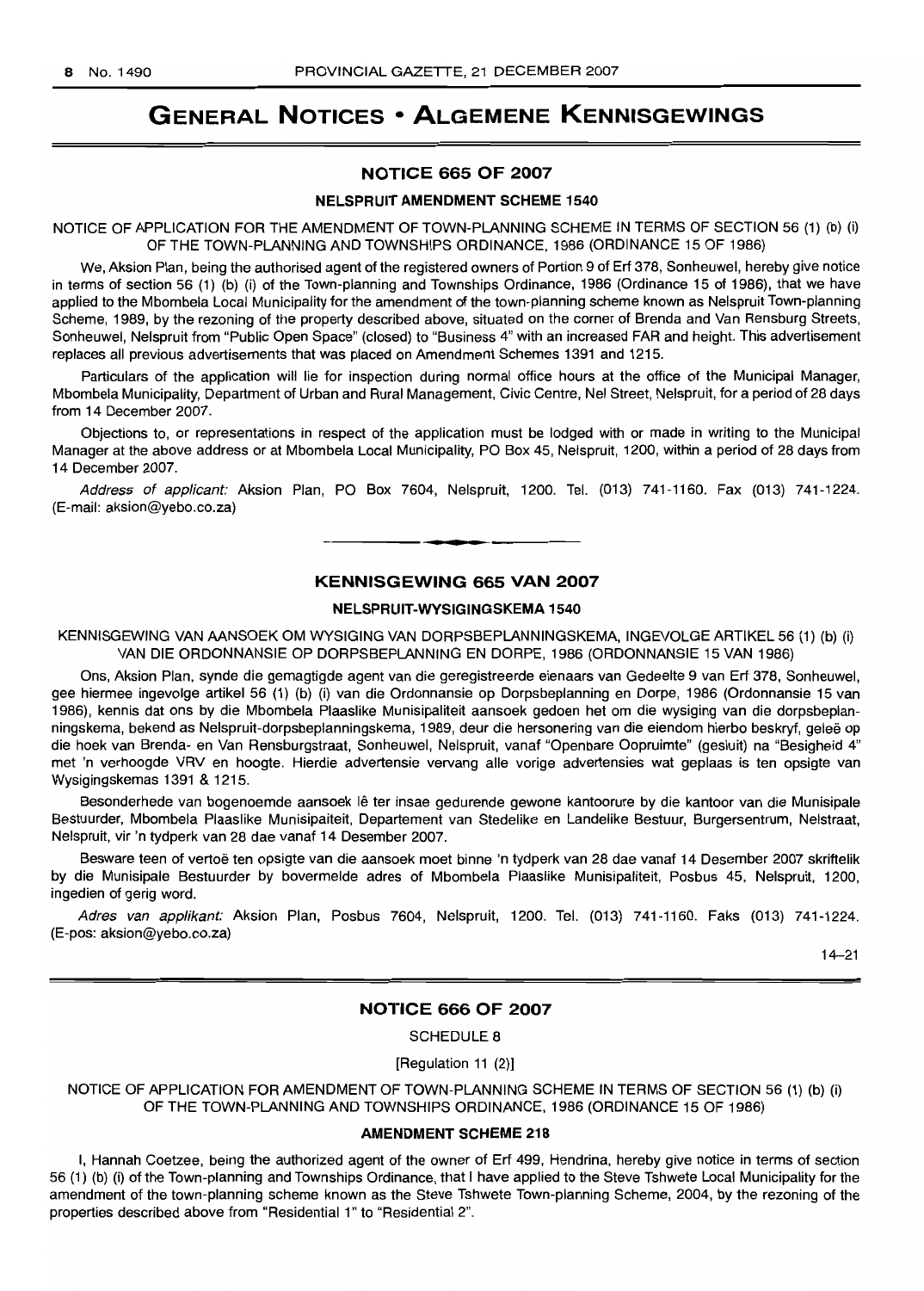Particulars of the application will lie for inspection during normal office hours at the office of the Town Secretary, Room C314, Municipal Building, Wanderers Avenue, Middelburg, for a period of 28 days from 14 December 2007.

Objections to or representations in respect of the application must be lodged with or made in writing to the Secretary at the above address or at PO Box 14, Middelburg, 1050, within a period of 28 days as from 14 December 2007.

Address of agent: Hannah Coetzee (083 668 7526), Suite MW 56, P/Bag X1838, Middelburg, 1050. hannahc@lantic.net **-.**

#### **KENNISGEWING 666 VAN 2007**

BYLAE 8

[Regulasie 11 (2)]

KENNISGEWING VAN AANSOEK OM WYSIGING VAN DORPSBEPLANNINGSKEMA INGEVOLGE ARTIKEL 56 (1) (b) (i) VAN DIE ORDONNANSIE OP DORPSBEPLANNING EN DORPE, 1986 (ORDONNANSIE 15 VAN 1986)

#### **WYSIGINGSKEMA 218**

Ek, Hannah Coetzee, synde die gemagtigde agent van die eienaar van Erf 499, Hendrina, gee hiermee ingevolge artikel 56 (1) (b) (i) van die Ordonnansie op Dorpsbeplanning en Dorpe, kennis dat ek by die Steve Tshwete Plaaslike Munisipaliteit aansoek gedoen het om die wysiging van die dorpsbeplanningskema bekend as Steve Tshwete-dorpsbeplanningskema, 2004, deur die hersonering van die eiendom hierbo beskryf van "Residensieel 1" na "Residensieel 2".

Besonderhede van die aansoek lê ter insae gedurende gewone kantoorure by die kantoor van die Stadsekretaris, Kamer C314, Munisipale Gebou, Wandererslaan, Middelburg, vir 'n tydperk van 28 dae vanaf 14 Desember 2007.

Besware teen of vertoë ten opsigte van die aansoek moet binne 'n tydperk van 28 dae vanaf 14 Desember 2007 skriftelik by of tot die Sekretaris by bovermelde adres of by Posbus 14, Middelburg, 1050, ingedien of gerig word.

Adres van agent: Hannah Coetzee (083 668 7526), Suite MW 56, P/sak X1838, Middelburg, 1050. hannahc@lantic.net

14-21

#### **NOTICE 667 OF 2007**

SCHEDULE 8

[Regulation 11 (2)]

NOTICE OF APPLICATION FOR AMENDMENT OF TOWN-PLANNING SCHEME IN TERMS OF SECTION 56 (1) (b) (i) OF THE TOWN-PLANNING AND TOWNSHIPS ORDINANCE, 1986 (ORDINANCE 15 OF 1986)

#### **AMENDMENT SCHEME 250**

I, Johannes Jacobus Meiring, being the authorized agent of the owner of Erf 1991, Township of Middelburg Extension 8, hereby give notice in terms of section 56 (1) (b) (i) of the Town-planning and Townships Ordinance, that I have applied to the Steve Tshwete Local Municipality for the amendment of the town-planning scheme known as the Steve Tshwete Town-planning Scheme, 2004, by the rezoning of the property described above situated on Totius Street, from "Residential 1" to "Residential 3" for a guest house.

Particulars of the application will lie for inspection during normal office hours at the office of the Town Secretary, Room C314, Municipal Building, Middelburg, for a period of 28 days from 14 December 2007.

Objections to or representations in respect of the application must be lodged with or made in writing to the Secretary at the above address or at PO Box 14, Middelburg, 1050, within a period of 28 days from 14 December 2007.

Address of agent: Johan Meiring, Professional Land Surveyor, PO Box 442, Middelburg, 1050.

#### **KENNISGEWING 667 VAN 2007**

**•**

BYLAE 8

[Regulasie 11 (2)]

KENNISGEWING VAN AANSOEK OM WYSIGING VAN DORPSBEPLANNINGSKEMA INGEVOLGE ARTIKEL 56 (1) (b) (i) VAN DIE ORDONNANSIE OP DORPSBEPLANNING EN DORPE, 1986 (ORDONNANSIE 15 VAN 1986)

#### **WYSIGINGSKEMA 250**

Ek, Johannes Jacobus Meiring, synde die gemagtigde agent van die eienaar van Erf 1991, Middelburg Uitbreiding 8 Dorp, gee hiermee ingevolge artikel 56 (1) (b) (i) van die Ordonnansie op Dorpsbeplanning en Dorpe, kennis dat ek by die Steve Tshwete Plaaslike Munisipaliteit aansoek gedoen het om die wysiging van die dorpsbeplanningskema bekend as Steve Tshwete-dorpsbeplanningskema, 2004, deur die hersonering van die eiendom hierbo beskryf, gelee te Totiusstraat van "Residensieel 1" na "Residensieel 3" vir 'n gastehuis.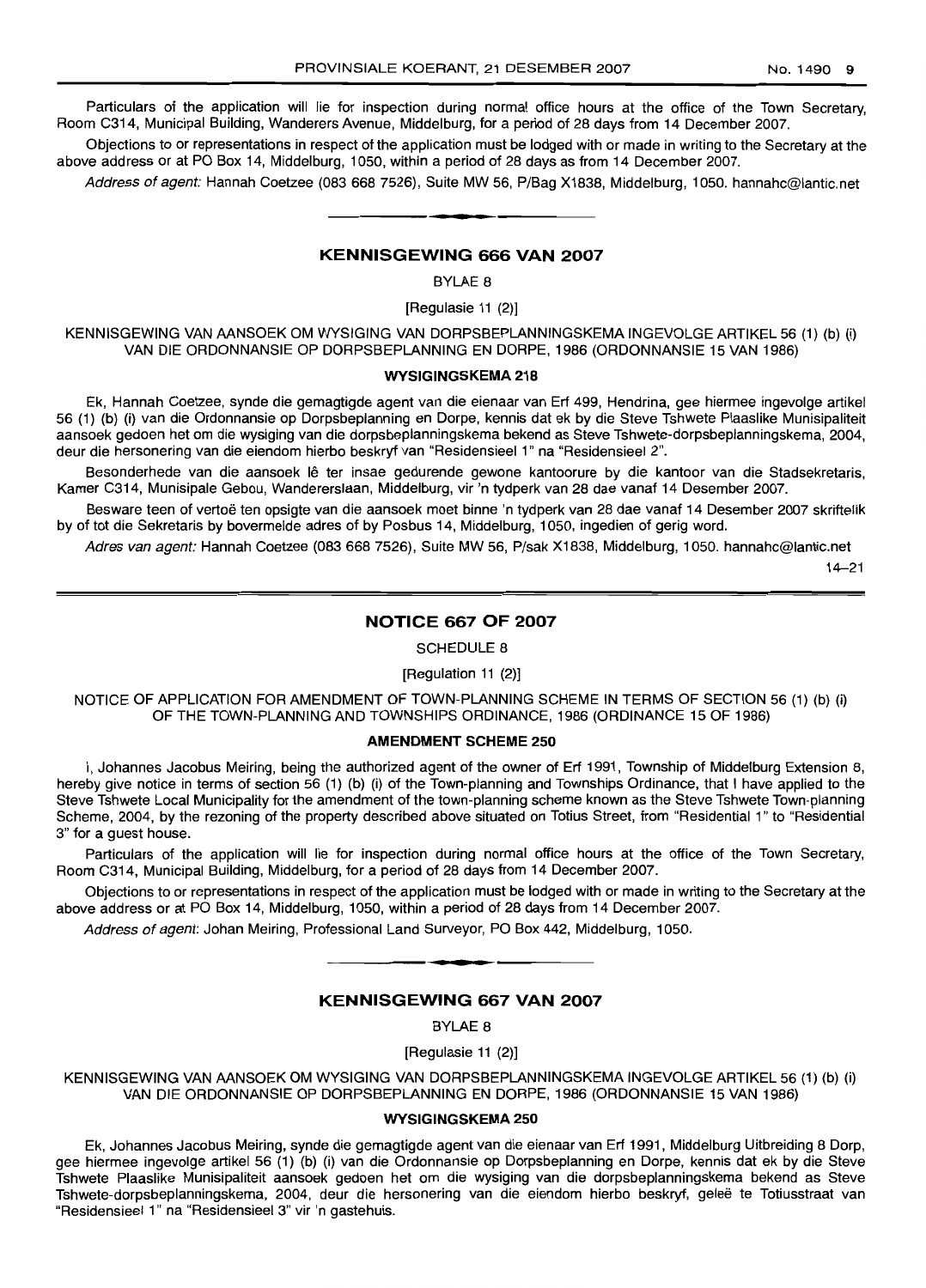Besonderhede van die aansoek lê ter insae gedurende gewone kantoorure by die kantoor van die Stadsekretaris, Kamer C314, Munisipale Gebou, Middelburg, vir 'n tydperk van 28 dae vanaf 14 Desember 2007.

Besware of vertoë ten opsigte van die aansoek moet binne 'n tydperk van 28 dae vanaf 14 Desember 2007 skriftelik by of tot die Sekretaris by bovermelde adres of by Posbus 14, Middelburg, 1050, ingedien of gerig word.

Adres van agent: Johan Meiring, Professionele Landmeter, Posbus 442, Middelburg, 1050.

14-21

#### **NOTICE 668 OF 2007**

SCHEDULE 8

[Regulation 11 (2)]

NOTICE OF APPLICATION FOR AMENDMENT OF TOWN-PLANNING SCHEME IN TERMS OF SECTION 56 (1) (b) (i) OF THE TOWN-PLANNING AND TOWNSHIPS ORDINANCE, 1986 (ORDINANCE 15 OF 1986)

#### **AMENDMENT SCHEME 252**

I, Johannes Jacobus Meiring, being the authorized agent of the owner of Remainder of Erf 580 Township of Middelburg, hereby give notice in terms of section 56 (1) (b) (i) of the Town-planning and Townships Ordinance, that I have applied to the Steve Tshwete Local Municipality for the amendment of the town-planning scheme known as the Steve Tshwete Town-planning Scheme, 2004, by the rezoning of the property described above situated on Coetzee Street, from "Residential 1" to "Residential 2".

Particulars of the application will lie for inspection during normal office hours at the office of the Town Secretary, Room C314, Municipal Building, Middelburg, for a period of 28 days from 14 December 2007.

Objections to or representations in respect of the application must be lodged with or made in writing to the Secretary at the above address or at PO Box 14, Middelburg, 1050, within a period of 28 days from 14 December 2007.

Address of agent: Johan Meiring, Professional Land Surveyor, PO Box 442, Middelburg, 1050.

#### **KENNISGEWING 668 VAN 2007**

**I •**

BYLAE 8

[Regulasie 11 (2)]

KENNISGEWING VAN AANSOEK OM WYSIGING VAN DORPSBEPLANNINGSKEMA INGEVOLGE ARTIKEL 56 (1) (b) (i) VAN DIE ORDONNANSIE OP DORPSBEPLANNING EN DORPE, 1986 (ORDONNANSIE 15 VAN 1986)

#### **WYSIGINGSKEMA 252**

Ek, Johannes Jacobus Meiring, synde die gemagtigde agent van die eienaar van Restant van Erf 580, Middelburg Dorp, gee hiermee ingevolge artikel 56 (1) (b) (i) van die Ordonnansie op Dorpsbeplanning en Dorpe, kennis dat ek by die Steve Tshwete Plaaslike Munisipaliteit aansoek gedoen het om die wysiging van die dorpsbeplanningskema bekend as Steve Tshwete-dorpsbeplanningskema, 2004, deur die hersonering van die eiendom hierbo beskryf gelee te Coetzeestraat van "Residensieel 1" na "Residensieel 2".

Besonderhede van die aansoek lê ter insae gedurende gewone kantoorure by die kantoor van die Stadsekretaris, Kamer C314, Munisipale Gebou, Middelburg, vir 'n tydperk van 28 dae vanaf 14 Desember 2007.

Besware of vertoë ten opsigte van die aansoek moet binne 'n tydperk van 28 dae vanaf 14 Desember 2007 skriftelik by of tot die Sekretaris by bovermelde adres of by Posbus 14, Middelburg, 1050, ingedien of gerig word.

Adres van agent: Johan Meiring, Professionele Landmeter, Posbus 442, Middelburg, 1050.

14-21

#### **NOTICE 669 OF 2007**

#### **UMJINDI AMENDMENT SCHEME**

I, B. C. Ntiwane, being the authorized owner of Erven 277, 278, 279, 299, 300 and 301, Barberton, hereby gives notice in terms of section 56 (1) (b) (i) of the Town-planning and Townships Ordinance, 1986 (Ordinance 15 of 1986), that I have applied to the Umjindi Local Municipality for the amendment of the town-planning scheme known as the Umjindi Town-planning Scheme, 2002, by the rezoning of the above-mentioned property from "Education" to "Residential 3".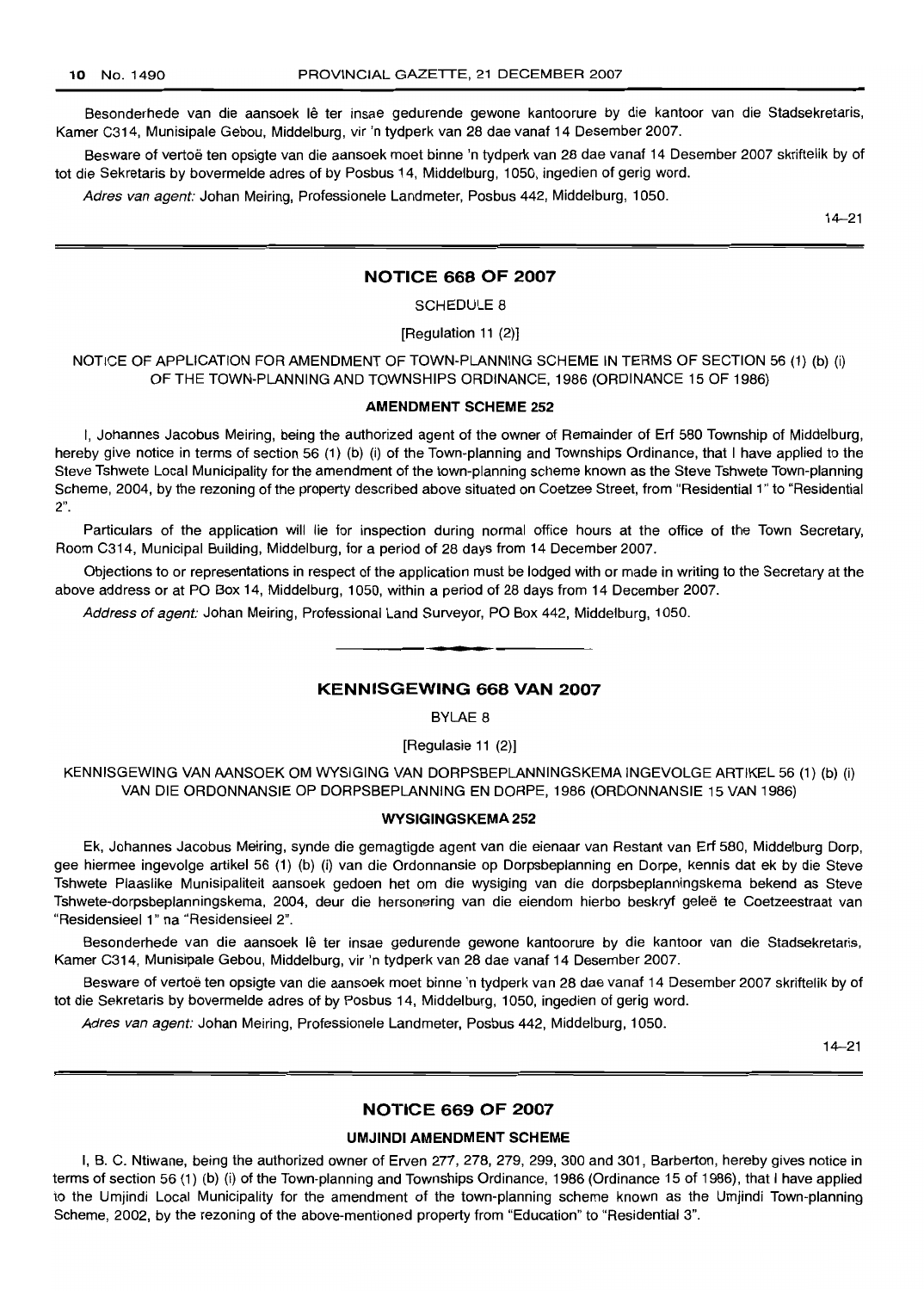Particulars of the application will lie for inspection during normal office hours at the office of the Municipal Manager, Umjindi Municipality, General Street, Barberton, 1300, for a period of 28 days from 14 December 2007.

Objections to or representations in respect of the application must be lodged with or made in writing to the Municipal Manager at the above address or at P.O. Box 33, Barberton, 1300, within a period of 28 days from 14 December 2007.

Address of applicant: P.O. Box 766, Barberton, 1200.

#### **KENNISGEWING 669 VAN 2007**

• **\_ E**

#### **UMJINDI-WYSIGINGSKEMA**

Ek, B. C. Ntiwane, synde die gemagtige eienaar van Erwe 277, 278, 279, 299, 300 en 301, Barberton, gee hiermee ingevolge artikel 56 (1) (b) (i) van die Ordonnansie op Dorpsbeplanning en Dorpe, 1986 (Ordonnansie 15 van 1986), kennis dat ek by die Umjindi Plaaslike Munisipaliteit aansoek gedoen het vir die wysiging van die dorpsbeplanningskema bekend as die Umjindi-dorpsbeplanningskema, 2007, deur die hersonering van die eiendom hierbo beskryf van "Opvoedkundig" na "ResidensieeI3".

Besonderhede van bogenoemde aansoeke lê ter insae gedurende gewone kantoorure by die kantoor van die Munisipale Bestuurder, Umjindi Munisipaliteit, Generaalstraat, Barberton, vir 'n tydperk van 28 dae vanaf 14 Desember 2007.

Besware teen of vertoë ten opsigte van die aansoek moet binne 'n tydperk van 28 dae vanaf 14 Desember 2007 skriftelik by bogemelde adres of by die Munisipale Bestuurder by Posbus 33, Barberton, 1300, ingedien of gerig word.

Adres van applikant: Posbus 766, Barberton, 1200.

14-21

#### **NOTICE 670 OF 2007**

NOTICE OF APPLICATION FOR AMENDMENT OF THE BETHAL TOWN-PLANNING SCHEME IN TERMS OF SECTION 56 (1) (b) (i) OF THE TOWN-PLANNING AND TOWNSHIPS ORDINANCE, 1986 (ORDINANCE 15 OF 1986)

#### **BETHALAMENDMENT SCHEME 134**

I, Willem Johannes Gouws, being the authorized agent of Portion 2 of Erf 107, New Bethal East, situated in the Township of Bethal, Registration Division I.S., Province of Mpumalanga, hereby give notice in terms of section 56 (1) (b) (i) of the Townplanning and Townships Ordinance, 1986 (Ordinance 15 of 1986), that I have applied to the Govan Mbeki Municipality for the amendment of the town-planning scheme known as the Bethal Town-planning Scheme, 1980, for the rezoning of the property described above, situated at 8 Andries Pretorius Street, New Bethal East, from "Residential 1" to "Residential 3".

Particulars of the application will lie for inspection during normal office hours at the office of the Municipal Manager, Govan Mbeki Municipality, Civic Centre, Secunda, 2302, for a period of 28 days from 14 December 2007.

Objections to or representations in respect of the application must be lodged with or made in writing to the Municipal Manager, Govan Mbeki Municipality, Private Bag X1017, Secunda, 2302, within a period of 28 days from 14 December 2007.

Address of agent: Mr W. J. Gouws, P.O. Box 1259, Bethal, 2310. Tel: 082 940 5314.

### **• KENNISGEWING 670 VAN 2007**

KENNISGEWING VAN AANSOEK OM WYSIGING VAN DIE BETHAL DORPSBEPLANNINGSKEMA INGEVOLGE ARTIKEL 56 (1) (b) (i) VAN DIE ORDONNANSIE OP DORPSBEPLANNING EN DORPE, 1986 (ORDONNANSIE 15 VAN 1986)

#### **BETHAL-WYSIGINGSKEMA 134**

Ek, Willem Johannes Gouws, synde die gemagtigde agent van die eienaar van Gedeelte 2 van Erf 107, Nuwe Bethal 005, qelee in die dorp Bethal, Registrasieafdeling I.S., Provinsie Mpumalanga, gee hiermee ingevolge artikel 56 (1) (b) (i) van die Ordonnansie op Dorpsbeplanning en Darpe, 1986 (Ordonannsie 15 van 1986), kennis dat ek by Govan Mbeki Munisipaliteit aansoek gedoen het om die wysiging van die dorpsbeplanningskema bekend as Bethal-dorpsbeplanningskema, 1980, vir die hersonering van die eiendom hierbo beskryf, geleë te Andries Pretoriusstraat 8, Bethal, van "Residensieel 1" tot "Residensieel 3".

Besonderhede van die aansoek Ie ter insae gedurende gewone kantoorure by die kantoor van die Munisipale Bestuurder, Govan Mbeki Munisipaliteit, Burgersentrum, Secunda, 2302, vanaf 14 Desember 2007.

Besware teen of vertoë ten opsigte van die aansoek moet binne 'n tydperk van 28 dae vanaf 14 Desember 2007 skriftelik by of tot die Munisipale Bestuurder, Govan Mbeki Munisipaliteit, Privaatsak X1017, Secunda, 2302, gerig word.

Adres van die agent: Mnr. W.J. Gouws, Posbus 1259, Bethal, 2310. Tel: 082 940 5314.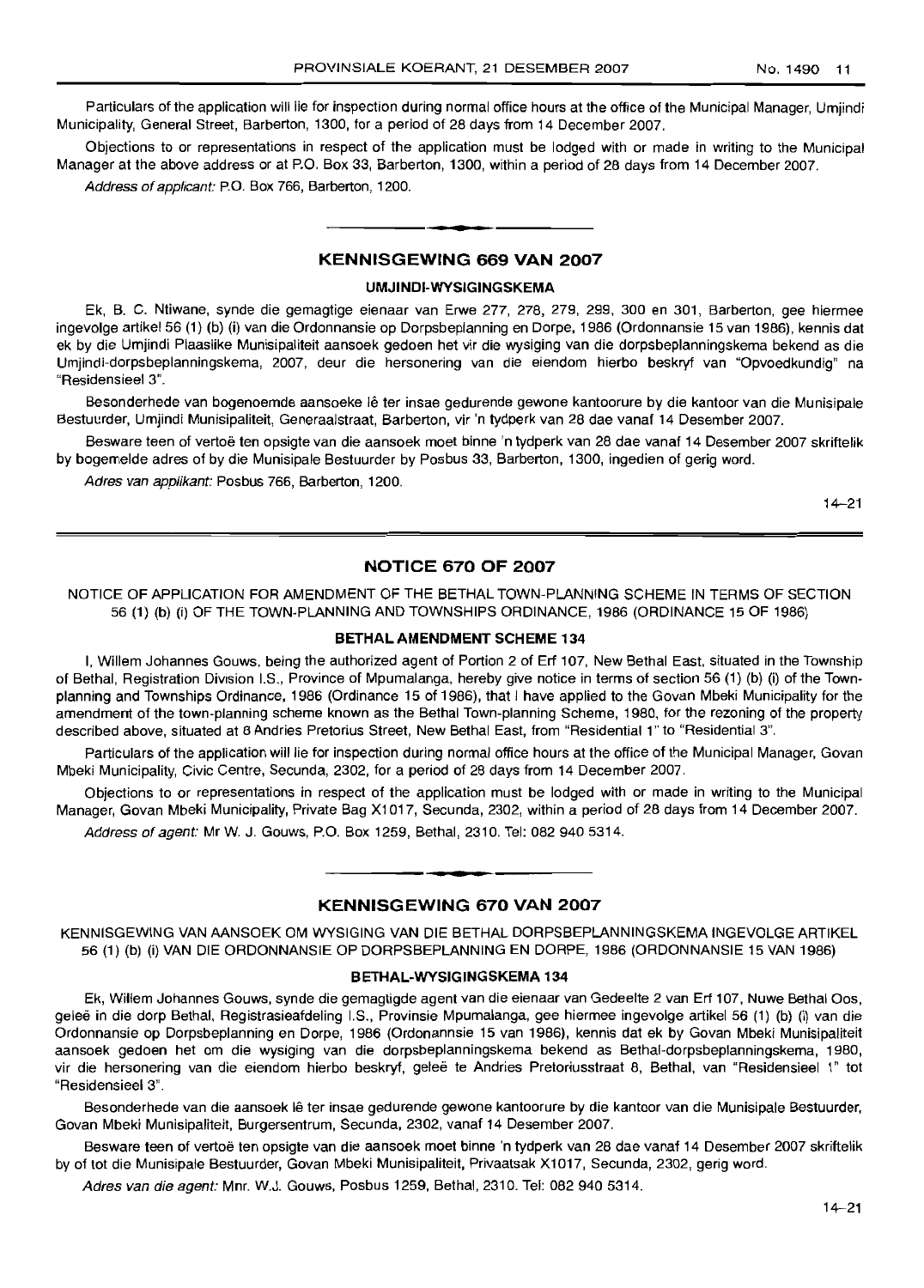#### **NOTICE 673 OF 2007**

SCHEDULE 8

[Regulation 11 (2)]

NOTICE OF APPLICATION FOR AMENDMENT OF TOWN-PLANNING SCHEME IN TERMS OF SECTION 56 (1) (b) (i) OF THE TOWN-PLANNING AND TOWNSHIPS ORDINANCE, 1986 (ORDINANCE 15 OF 1986)

#### **BETHALAMENDMENT SCHEME** 133

I, Japie Pretorius the owner of Re/647 Bethal Extension, hereby give notice in terms of section 56 (1) (b) (i) of the Townplanning and Township Ordinance, 1986, that I have applied to Govan Mbeki Municipality, for the amendment of the townplanning scheme known as the Bethal Town-planning Scheme, 1980, for the rezoning of the remainder of Re/Erf 647, situated at 647R, Festenstein Street, Bethal, from "Residential 1" to "Residential 3".

Particulars of the application will lie for inspection during normal office hours at the Municipal Manager, Govan Mbeki Municipality, Secunda, 2302 (Room 328), for a period of 28 days from 14 December 2007.

Objections to or representations in respect of the application must be lodged with or made in writing to the Municipal Manager, Govan Mbeki Municipality, Private Bag X1017, Secunda, 2302 (Room 328), within a period of 28 days from 14 December 2007.

• **\_ a**

#### **KENNISGEWING 673 VAN 2007**

KENNISGEWING VAN AANSOEK OM WYSIGING VAN DIE DORPSBEPLANNINGSKEMA INGEVOLGE ARTIKEL 56 (1) (b) (i) VAN DIE ORDONNANSIE OP DORPSBEPLANNING EN DORPE, 1986 (ORDONNANSIE 15 VAN 1986)

#### **BETHAL-WYSIGINGSKEMA** 133

Ek, Japie Pretorius, die eienaar van Re/647, Bethal Uitbreiding, gee hiermee ingevolge artiket 56 (1) (b) (i) van die Ordonnansie op Dorpsbeplanning en Dorpe, 1986, kennis dat ek by Govan Mbeki Munisipaliteit aansoek gedoen het om die wysiging van die dorpsbeplanningskema bekend as Bethal Dorpsbeplanningskema, 1980, deur die hersonering van Re/Erf 647, gelee te Festensteinstraat 647R, Bethal, van "ResidentieeI1" na "Residensieel 3".

Besonderhede van die aansoek lê ter insae gedurende gewone kantoorure by die kantoor van die Munisipale Bestuurder, Govan Mbeki Munisipaliteit, Burgersentrum, Secunda, 2302 (Kamer 328), vanaf 14 Desember 2007.

Besware teen of vertoe ten opsigte van die aansoek moet binne 'n tydperk van 28 dae vanaf 14 Desember 2007 skriftelik by die Munisipale Bestuurder, Govan Mbeki Munisipaliteit, Secunda, 2302 (Kamer 328) gerig word.

14-21

#### **NOTICE 677 OF 2007**

#### **VOLKSRUST AMENDMENT SCHEME 59**

NOTICE OF APPLICATION FOR THE AMENDMENT OF THE VOLKSRUST TOWN-PLANNING SCHEME, 1974, IN TERMS OF SECTION 56 (1) (b) (i) OF THE TOWN-PLANNING AND TOWNSHIPS ORDINANCE, 1986 (ORDINANCE No. 15 OF 1986)

I, Pinkie Kühne, being the authorized agent of the registered owner of the property mentioned below, hereby give notice, in terms of the above ordinance, that I have applied to the Pixley Ka Seme Local Municipality, Volksrust, for the amendment of the town-planning scheme, known as the Volksrust Town Planning Scheme, 1974, by the rezoning of Erf 860, situated at No. 33 Michaelson Street, Volksrust, from "Special Residential" (Zone 1) to "General Residential" (Zone 2) for the purpose of developing a sectional title residential complex.

Particulars regarding the application will lie for inspection during normal office hours at the office of the Municipal Manager, Pixley Ka Seme Local Municipality, Civic Centre, Joubert Street, Volksrust, for a period of 28 (twenty eight) days from 21 December 2007.

Objections to this application must, within a period of 28 (twenty-eight) days from 21 December 2007, written and in duplicate, be submitted to the Municipal Manager at the above address, or be posted to Private Bag X9011, Volksrust, 2470.

Agent: Pinkie Kuhne, 76 Paterson Street (P.O. Box 22072), Newcastle, 2940. Tel/Fax: (034) 312-3116. Cell: 0829522946.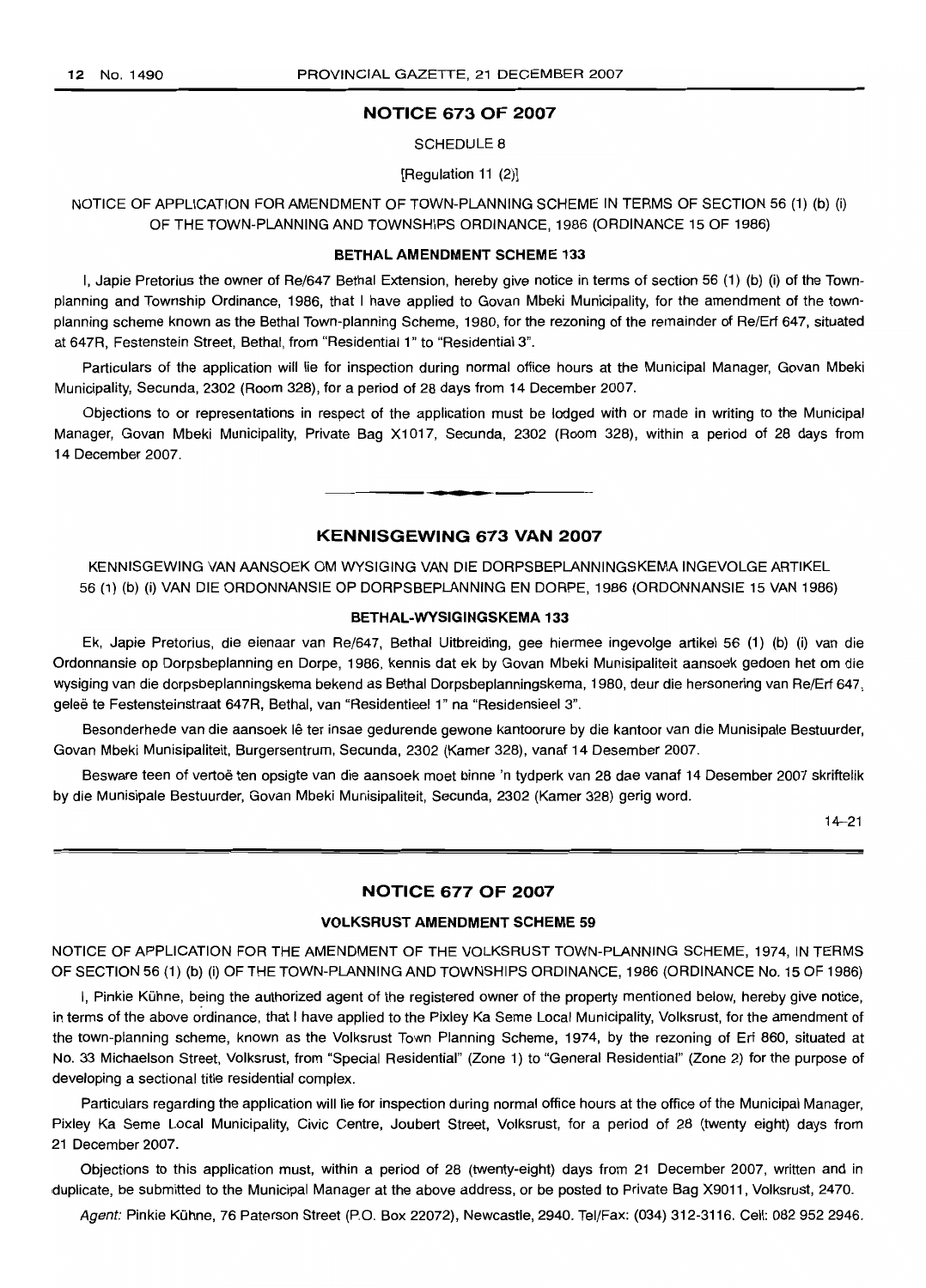#### **KENNISGEWING 677 VAN 2007**

#### **VOLKSRUST·WYSIGINGSKEMA 59**

KENNISGEWING VAN AANSOEK OM DIE WYSIGING VAN DIE VOLKSRUST-DORPSBEPLANNINGSKEMA, 1974, INGEVOLGE ARTIKEL 56 (1) (b) (i) VAN DIE ORDONNANSIE OP DORPSBEPLANNING EN DORPE, 1986 (ORDONNANSIE No. 15 VAN 1986)

Ek, Pinkie Kuhne, synde die gemagtigde agent van die geregistreerde eienaar van die ondergenoemde eiendom, gee hiermee, ingevolge bogenoemde artikel, kennis dat ek by die Pixley Ka Seme Plaaslike Munisipaliteit, Volksrust, aansoek gedoen het om die wysiging van die Dorpsbeplanningkema, bekend as die Volksrust-dorpsbeplanningskema, 1974, deur die hersonering van Erf 860, geleë te Michaelsonstraat No. 33, Volksrust, vanaf "Spesiale Residensieel" (Sone 1) na "Algemene Residensieel" (Sone 2) vir die doel om 'n deeltitel residensiële kompleks op te rig.

Besonderhede van die aansoek lê ter insae gedurende gewone kantoorure by die kantoor van die Munisipale Bestuurder, Pixley, Ka Seme Plaaslike Munisipaliteit, Burgersentrum, Joubertstraat, Volksrust, vir 'n tydperk van 28 (agt-en-twintig) dae vanaf 21 Desember 2007.

Besware of vertoë teen die aansoek moet binne 'n tydperk van 28 (agt-en-twintig) dae vanaff 21 Desember 2007, geskrewe en in tweevoud, ingehandig word by die Munisipale Bestuurder, by bovermelde adres, of gepos word aan Privaatsak X9011, Volksrust, 2470.

Agent: Pinkie Kuhne, Patersonstraat 76 (Posbus 22072), Newcastle, 2940. Tel./Faks.: (034) 312-3116. Sel: 082952 2946.

21-28

#### **NOTICE 678 OF 2007**

#### **BELFAST AMENDMENT SCHEME B0031**

NOTICE OF APPLICATION FOR AMENDMENT OF THE TOWN-PLANNING SCHEME IN TERMS OF SECTION 56 (1) (b) (i) OF THE TOWN-PLANNING AND TOWNSHIPS ORDINANCE, 1986 (ORDINANCE No. 15 OF 1986)

I, Etienne Pierre de Villiers, being the authorized agent of the owner of Erf 1326, Belfast Township, hereby give notice in terms of section 56 (1) (b) (i) of the Town-planning and Townships Ordinance, 1986, that I have applied to the Emakhazeni Local Municipality for the amendment of the town-planning scheme known as Belfast Town-planning Scheme, 1990, for the rezoning of the property described above, situated at 89 Boult Street, Belfast, from "Residential 1" to "Business 1".

Particulars of the application will lie for inspection during normal office hours at the office of the Municipal Manager, Emakhazeni Local Municipality, Scheepers Street, Belfast, for a period of 28 days from 21 December 2007.

Objections to or representations in respect of the application must be lodged with or made in writing to the Municipal Manager at the above address or at P.O. Box 17, Belfast, 1100, within a period of 28 days from 21 December 2007.

Address of agent: De Villiers Attorneys, PO Box 111, Belfast, 1100. Tel: (013) 253-1148.

#### **KENNISGEWING 678 VAN 2007**

**•**

#### **BELFAST·WYSIGINGSKEMA B0031**

KENNISGEWING VAN AANSOEK OM WYSIGING VAN DORPSBEPLANNINGSKEMA INGEVOLGE ARTIKEL 56 (1) (b) (i) VAN DIE ORDONNANSIE OP DORPSBEPLANNING EN DORPE, 1986 (ORDONNANSIE No. 15 VAN 1986)

Ek, Etienne Pierre de Villiers synde die gemagtigde agent van die eienaar van Erf 1326, Belfast Dorpsgebied, gee hiermee ingevolge artikel 56 (1) (b) (i) van die Ordonnansie op Dorpsbeplanning en Dorpe, 1986, kennis dat ek by die Emakhazeni Plaaslike Munisipaliteit aansoek gedoen het om die wysiging van die dorpsbeplanningskema bekend as Belfastdorpsbeplanningskema, 1990, deur die hersonering van die eiendom hierbo beskryf geleë te Boultstraat 89, Belfast, van "ResidensieeI1" tot "Besigheid 1".

Besonderhede van die aansoek lê ter insae gedurende gewone kantoorure by die kantoor van die Munisipale Bestuurder, Emakhazeni Plaaslike Munisipaliteit, Scheepersstraat, Belfast, vir 'n tydperk van 28 dae vanaf 21 Desember 2007.

Besware teen of vertoë ten opsigte van die aansoek moet binne 'n tydperk van 28 dae vanaf 21 Desember 2007 skriftelik by die Munisipale Bestuurder by bovermelde adres of by Posbus 17, Belfast, 1100, ingedien of gerig word.

Adres van agent: De Villiers Prokureurs, Posbus 111, Belfast, 1100.Tel: (013) 253-1148.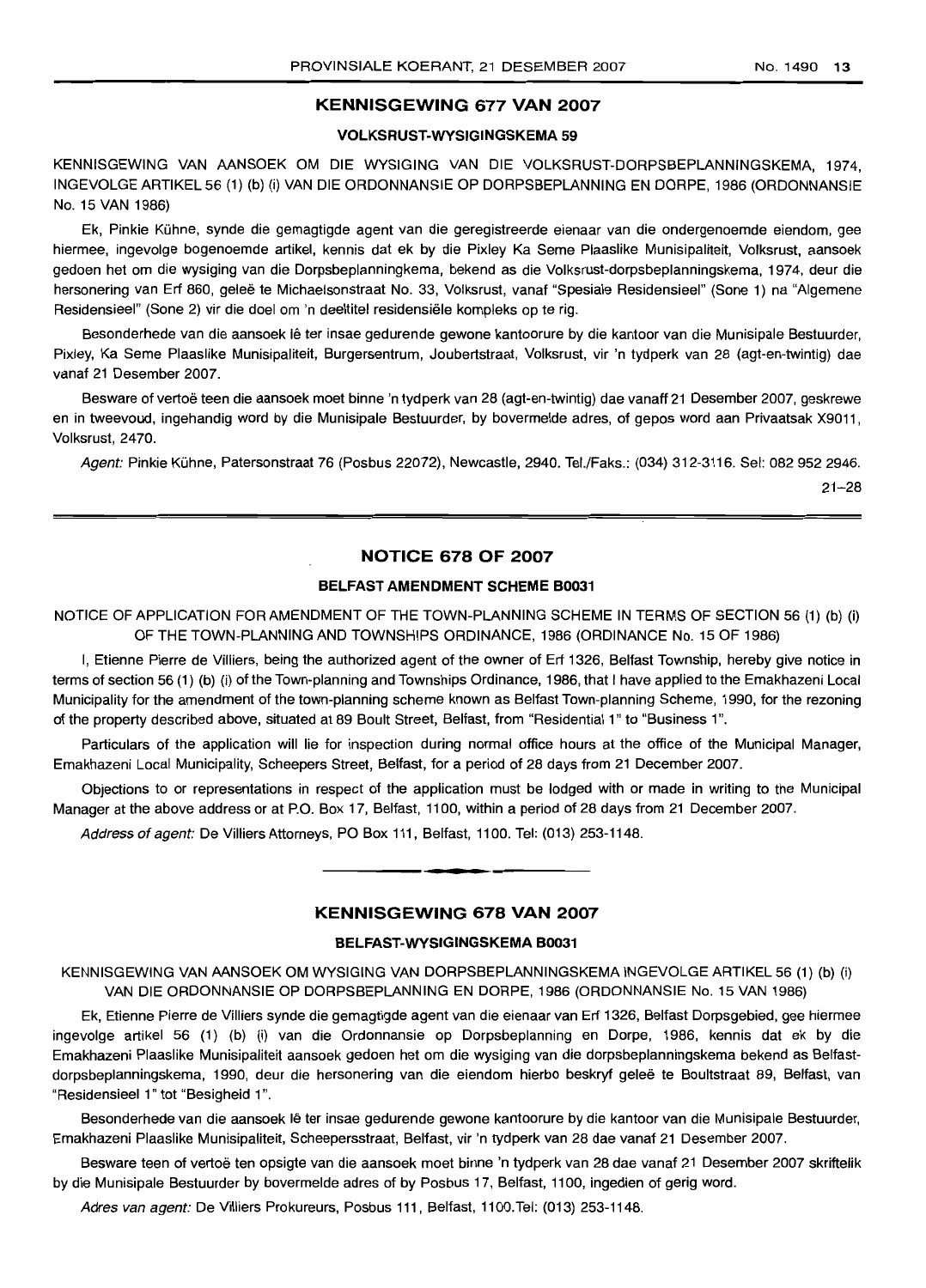#### **NOTICE 679 OF 2007**

#### **MACHADODORP AMENDMENT SCHEME MOOB**

#### NOTICE OF APPLICATION FOR AMENDMENT OF THE TOWN-PLANNING SCHEME IN TERMS OF SECTION 56 (1) (b) (i) OF THE TOWN-PLANNING AND TOWNSHIPS ORDINANCE, 1986 (ORDINANCE No. 15 OF 1986)

I, Etienne Pierre de Villiers, being the authorized agent of the owner of Erf 32, Machadodorp Township, hereby give notice in terms of section 56 (1) (b) (i) of the Town-planning and Townships Ordinance, 1986, that I have applied to the Emakhazeni Local Municipality for the amendment of the town-planning scheme known as Machadodorp Town-planning Scheme, 1985, for the rezoning of the properties described above, situated on 4 Janson Street, Machadodorp, from "Public Open Space" to "Special with Annexure". The erf and the outbuldings which is or is to be erected may be used for residential purposes, business or holiday lodges, guest houses, coffee shop, arts and crafts and for such other purposes which the Local Authority may approve in writing.

Particulars of the application will lie for inspection during normal office hours at the office of the Municipal Manager, Emakhazeni Local Municipality, Scheepers Street, Belfast, for a period of 28 days from 21 December 2007.

Objections to or representations in respect of the application must be lodged with or made in writing to the Municipal Manager at the above address or at P.O. Box 17, Belfast, 1100, within a period of 28 days from 21 December 2007.

Address of agent: De Villiers Attorneys, PO Box 111, Belfast, 1100. Tel: (013) 253-1148.

#### **KENNISGEWING 679 VAN 2007**

**• •**

#### **MACHADODORP·WYSIGINGSKEMA MOOS**

KENNISGEWING VAN AANSOEK OM WYSIGING VAN DORPSBEPLANNINGSKEMA INGEVOLGE ARTIKEL 56 (1) (b) (i) VAN DIE ORDONNANSIE OP DORPSBEPLANNING EN DORPE, 1986 (ORDONNANSIE No. 15 VAN 1986)

Ek, Etienne Pierre de Villiers synde die gemagtigde agent van die eienaar van Erf 32, Machadodorp, gee hiermee ingevolge artikel 56 (1) (b) (i) van die Ordonnansie op Dorpsbeplanning en Dorpe, 1986, kennis dat ek by die Emakhazeni Plaaslike Munisipaliteit aansoek gedoen het om die wysiging van die dorpsbeplanningskema bekend as Machadodorp-dorpsbeplanningskema, 1985, deur die hersonering van die eiendomme hierbo beskryf gelee te Jansonstraat 4, Machadodorp van "Public Open Space" tot "Spesiaal met Bylaag". "The erf and the outbuldings which is or is to be erected may be used for residential purposes, business or holiday lodges, guest houses, coffee shop, arts and crafts and for such other purposes which the Local Authority may approve in writing."

Besonderhede van die aansoek lê ter insae gedurende gewone kantoorure by die kantoor van die Munisipale Bestuurder, Emakhazeni Plaaslike Munisipaliteit, Scheepersstraat, Belfast, vir 'n tydperk van 28 dae vanaf 21 Desember 2007.

Besware teen of vertoë ten opsigte van die aansoek moet binne 'n tydperk van 28 dae vanaf 21 Desember 2007 skriftelik by die Munisipale Bestuurder by bovermelde adres of by Posbus 17, Belfast, 1100, ingedien of gerig word.

Adres van agent: De Villiers Prokureurs, Posbus 111, Belfast, 1100. Tel: (013) 253-1148.

#### **NOTICE 680 OF 2007**

#### **BELFAST AMENDMENT SCHEME B0027**

NOTICE OF APPLICATION FOR AMENDMENT OF THE TOWN-PLANNING SCHEME IN TERMS OF SECTION 56 (1) (b) (i) OF THE TOWN-PLANNING AND TOWNSHIPS ORDINANCE, 1986 (ORDINANCE No. 15 OF 1986)

I, Etienne Pierre de Villiers, being the authorized agent of the owner of Erf 634, Belfast Township, hereby give notice in terms of section 56 (1) (b) (i) of the Town-planning and Townships Ordinance, 1986, that I have applied to the Emakhazeni Local Municipality for the amendment of the town-planning scheme known as Belfast Town-planning Scheme, 1990, for the rezoning of the property described above, situated on 38 Scheepers Street, Belfast from "Residential 1" to "Residential 2" with a density of forty dwelling units per ha.

Particulars of the application will lie for inspection during normal office hours at the office of the Municipal Manager, Emakhazeni Local Municipality, Scheepers Street, Belfast, for a period of 28 days from 21 December 2007.

Objections to or representations in respect of the application must be lodged with or made in writing to the Municipal Manager at the above address or at P.O. Box 17, Belfast, 1100, within a period of 28 days from 21 December 2007.

Address of agent: De Villiers Attorneys, PO Box 111, Belfast, 1100. Tel: (013) 253-1148.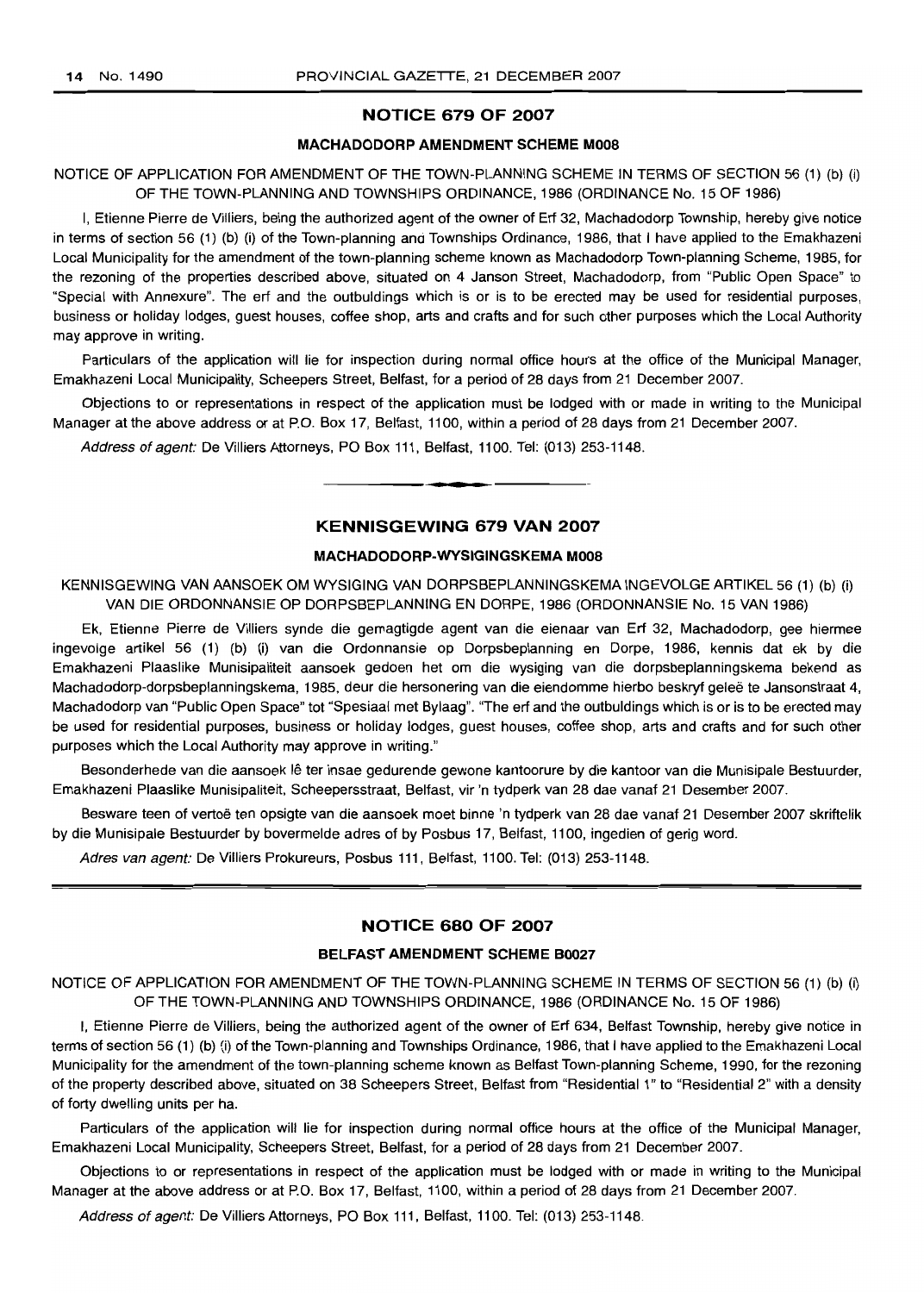#### **KENNISGEWING 680 VAN 2007**

#### **BELFAST·WYSIGINGSKEMA B0027**

KENNISGEWING VAN AANSOEK OM WYSIGING VAN DORPSBEPLANNINGSKEMA INGEVOLGE ARTIKEL 56 (1) (b) (i) VAN DIE ORDONNANSIE OP DORPSBEPLANNING EN DORPE, 1986 (ORDONNANSIE No. 15 VAN 1986)

Ek, Etienne Pierre de Villiers, synde die gemagtigde agent van die eienaar van Erf 634, Belfast Dorpsgebied, gee hiermee ingevolge artikel 56 (1) (b) (i) van die Ordonnansie op Dorpsbeplanning en Dorpe, 1986, kennis dat ek by die Emakhazeni Plaaslike Munisipaliteit aansoek gedoen het om die wysiging van die dorpsbeplanningskema bekend as Belfastdorpsbeplanningskema, 1990, deur die hersonering van die eiendom hierbo beskryf gelee te Scheepersstraat 38, Belfast, van "Besldensieel 1" tot "Residensieel 2" met 'n digtheid van 40 wooneenhede per ha.

Besonderhede van die aansoek lê ter insae gedurende gewone kantoorure by die kantoor van die Munisipale Bestuurder, Emakhazeni Plaaslike Munisipaliteit, Scheepersstraat, Belfast, vir 'n tydperk van 28 dae vanaf 21 Desember 2007.

Besware teen of vertoë ten opsigte van die aansoek moet binne 'n tydperk van 28 dae vanaf 21 Desember 2007 skriftelik by die Munisipale Bestuurder by bovermelde adres of by Posbus 17, Belfast, 1100, ingedien of gerig word.

Adres van agent: De Villiers Prokureurs, Posbus 111, Belfast, 1100.Tel: (013) 253-1148.

## **LOCAL AUTHORITY NOTICES PLAASLIKE BESTUURSKENNISGEWINGS**

#### **LOCAL AUTHORITY NOTICE 482**

#### **EMALAHLENI LOCAL MUNICIPALITY**

#### SUBDIVISION OF HOLDING 4, JACKAROO AGRICULTURAL HOLDINGS

Notice is hereby given in terms of the provisions of section 6 (8)(a) of the Ordinance on the Subdivision of Land, 1986, that the eMalahleni Local Municipality has received an application for the subdivision of the above-mentioned property.

Particulars of the proposed subdivision are open for inspection at the office of the Director: Administration and Resource Management, Administrative Centre, eMalahleni, during normal office hours.

Any person who wishes to object to or make representations regarding the proposed subdivision must lodge such objection or representation in writing and in duplicate at the undersigned within a period of 28 (twenty eight) days from the date of the first publication of this notice.

Date of first publication: 14 December 2007.

Description of the property: Holding 4, Jackaroo Agricultural Holdings is to be subdivided into two portions, with Portion A. measuring 1,2326 hectares and Portion B measuring 1,2326 hectares.

#### **A.M. LANGA, Municipal Manager**

Civic Centre, Mandela Street, eMalahleni; PO Box 3, Witbank, 1035

Notice Number 203/2007.

Order No. K02570

 $14 - 21$ 

#### **LOCAL AUTHORITY NOTICE 510**

#### NOTICE OF APPROVAL OF SABlE AMENDMENT SCHEME 53

It is hereby notified in terms of the provisions of section 57 (1) (a) of the Town-planning and Townships Ordinance, 1986 (Ordinance 15 of 1986), that the Thaba Chweu Municipality has approved the amendment of the Sabie Town-planning Scheme, 1984, by the rezoning of Portion 19 (portion of Portion 1%) of the farm Waterval 168 JT from "Special" for the purposes of public resort and other land uses to "Special" for the purposes of a public resort as well as permanent accommodation and any other land uses that might be approved by a special consent from the local authority.

Map 3 and the scheme clauses of the amendment scheme are filed with the Director: Department of Agriculture and Land Administration, Mpumalanga Province and the Municipal Manager of Thaba Chweu Municipality and are open for inspection at all reasonable times.

This amendment is known as Sabie Amendment Scheme 53 and shall come into operation on date of this publication.

#### I.M. **MOSHOADIBA, Municipal Manager**

PO Box 61, Lydenburg, 1120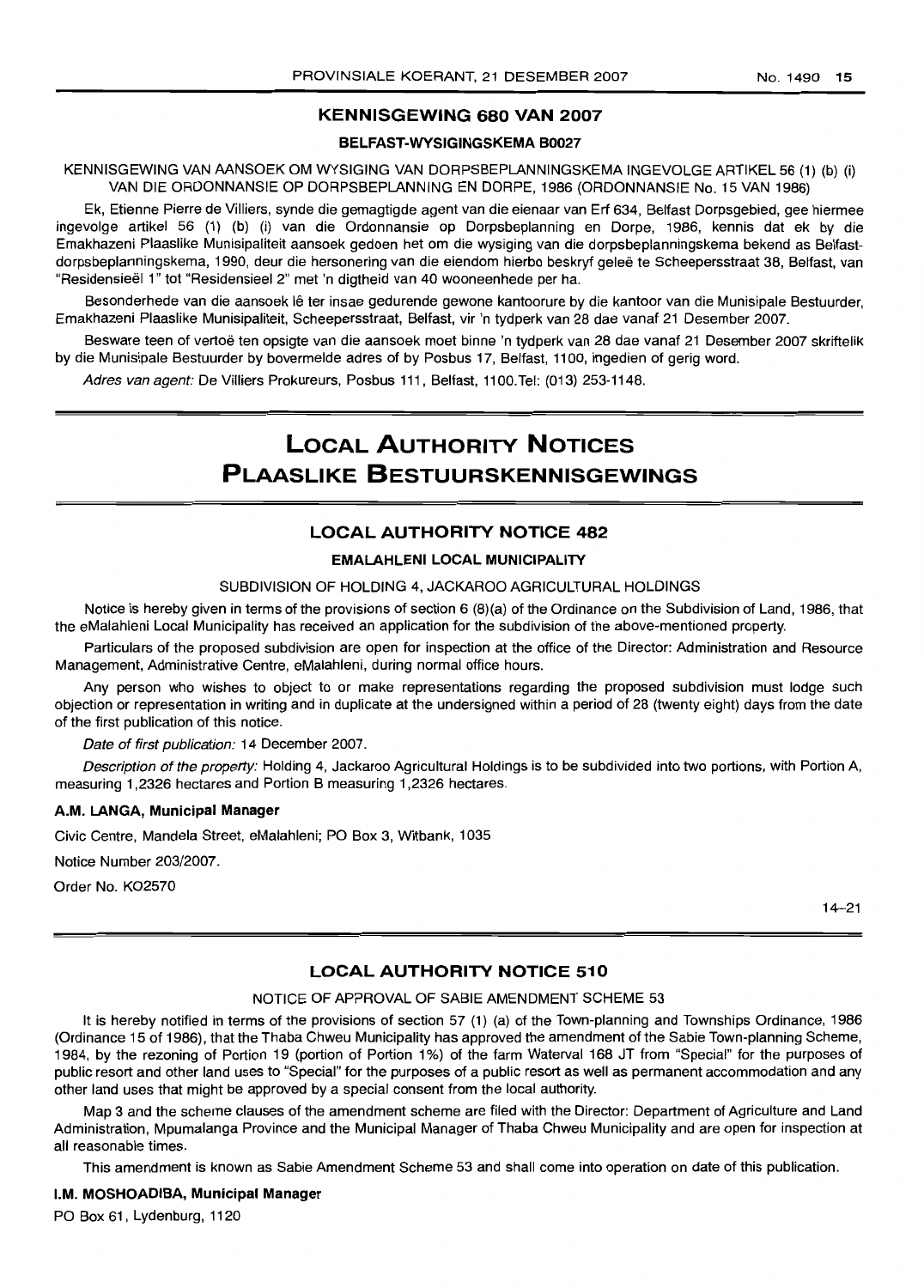#### **eMALAHLENI LOCAL MUNICIPALITY PROCLAMATION OF THE TOWNSHIP MODELPARK EXTENSION 20**

In terms of section 125(1) of the Town-planning and Townships Ordinance, 1986 (Ordinance No. 15 of 1986), the eMalahleni Local Municipality hereby declares the Township of Modelpark Extension 20 to be an approved township, subject to the conditions as set out in the Schedule hereto.

#### **SCHEDULE**

**CONDITIONS UNDER WHICH THE APPLICATION FOR TOWNSHIP ESTABLISHMENT IN TERMS OF THE PROVISIONS OF CHAPTER III OF THE TOWN-PLANNING AND TOWNSHIPS ORDINANCE, 1986 (ORDINANCE 15 OF 1986) ON PORTION 385 (A PORTION OF PORTION 345) OF THE FARM ZEEKOEWATER 311 JS PROVINCE OF MPUMALANGA, BY eMALAHLENI LOCAL MUNICIPALITY (HEREINAFTER REFERRED TO AS THE TOWNSHIP APPLICANT) BEING THE REGISTERED OWNERS OF THE LAND HAS BEEN APPROVED**

- 1. CONDITIONS OF ESTABLISHMENT
	- (1) NAME The name of the township shall be Modelpark Extension 20.
	- (2) LAYOUT/DESIGN The township shall consist of erven and streets as indicated on General Plan S.G. No. A2823/2006
	- (3) REMOVAL, REPOSITIONING, MODIFICATION OR REPLACEMENT OF MUNICIPAL SERVICES If, by reason of the establishment of the township, it should become necessary to remove, reposition modify or replace any existing municipal services, the cost thereof shall be borne by the township applicant.
	- (4) REMOVAL, REPOSITIONING MODIFICATION OF REPLACEMENT OF EXISTING ESKOM POWER LINES If, by reason of the establishment of the township, it should become necessary to remove, reposition, modify or replace any existing power lines of ESKOM, the cost thereof shall be borne by the township applicant.
	- (5) AMENDMENT OF TOWN-PLANNING SCHEME The township applicant shall comply with the provisions of Section 125 of the Town-Planning and Townships Ordinance, 1986 (Ordinance No 15 of 1986).
	- (6) LAND USE CONDITIONS

CONDITIONS IMPOSED BY THE LOCAL AUTHORITY IN TERMS OF THE PROVISIONS OF THE TOWN-PLANNING AND TOWNSHIPS ORDINANCE, 1986 (ORDINANCE NO. 15 OF 1986)

(a) ALL ERVEN

The erf lies in an area where soil conditions can affect buildings and structures and result in damage to them. Building plans submitted to the local authority must show measures to be taken, in accordance with recommendations contained in the geotechnical report for the township, to limit possible damage to buildings and structures as a result of detrimental foundation conditions, unless it is proved to the local authority that such measures are unnecessary or that the same purpose can be achieved by other more effective means.

(b) Erven 2252 to 2285

The use zone of all the erven shall be "Residential 1", subject to the conditions as defined and subject to such conditions as are contained in the eMalahleni Town-Planning Scheme 1991.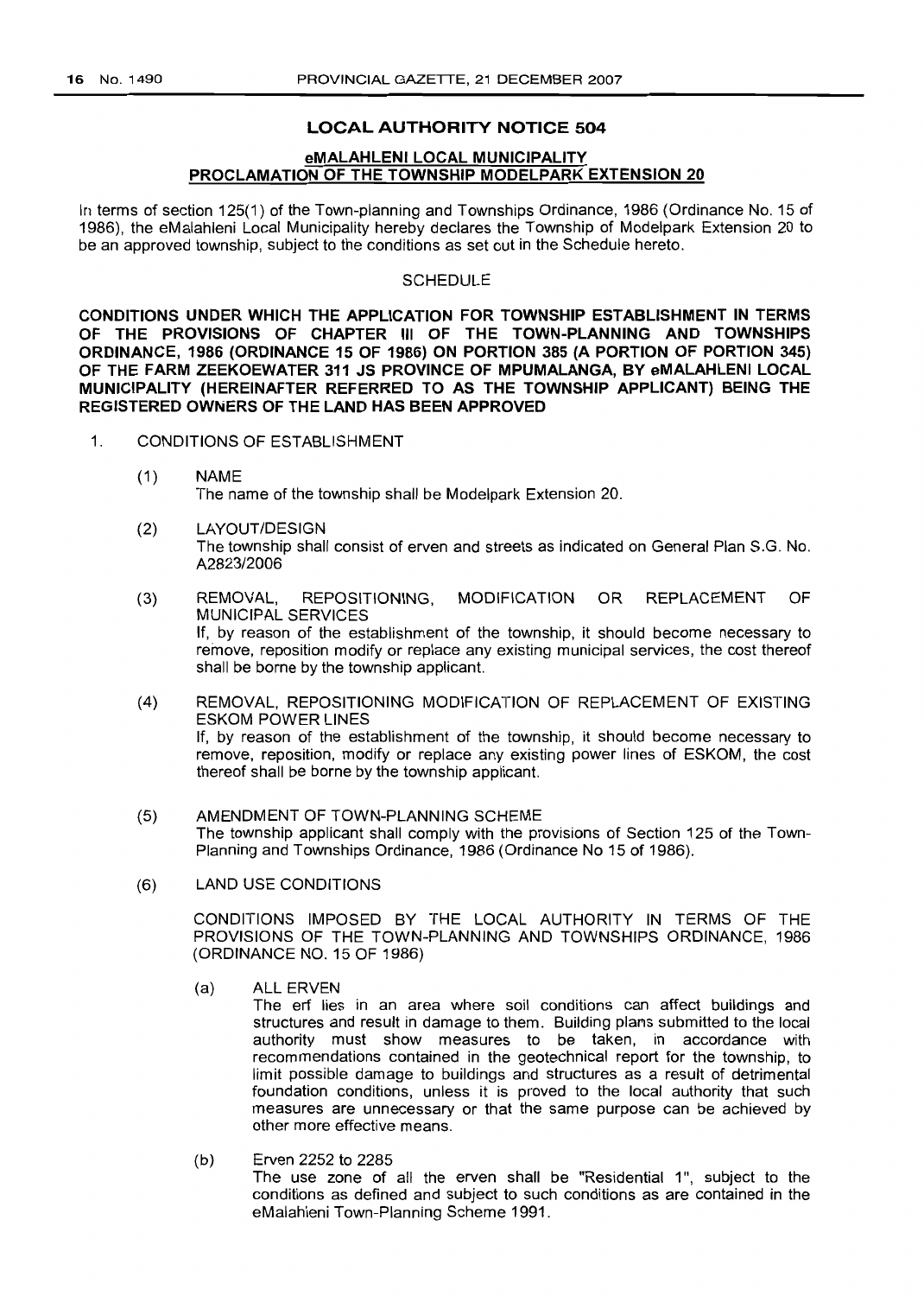- (c) Erven 2286 to 2287 The use zone of all the erven shall be "Private Open Space", subject to the conditions as defined and subject to such conditions as are contained in the eMalahleni Town-Planning Scheme 1991
- (d) Streets
	- (i) The use zone of Wattle Street shall be "Existing Public Roads", subject to the conditions as defined and subject to such conditions as are contained in the eMalahleni Town-Planning Scheme 1991.
	- (ii) The use zone of all other streets shall be "Private Roads 2", subject to the conditions as defined and subject to such conditions as are contained in the eMalahleni Town-Planning Scheme 1991.

#### 2. CONDITIONS OF TITLE

- (1) DISPOSAL OF EXISTING CONDITIONS OF TITLE All erven shall be made subject to the existing conditions and servitudes, if any, including the reservation of rights to minerals and real rights, but excluding the following conditions,
- A Die voormalige Gedeelte 343 ('n Gedeelte van Gedeelte 119) van die Plaas Zeekoewater no 311, (waarvan die eiendom hiermee getransporteer 'n gedeelte uitmaak), is onderhewig aan die volgende voorwaardes.
	- (a) DIE hierinvermelde eiendom is onderheweig aan 'n ewigdurende serwituut ten gunste van die ELEKTRISITEITSVOORSIENINGSKOMMISSIE om elektrisiteit oar die eiendom te vervoer tesame met bykomende regte, soos meer volledig sal blyk uit Notariële Akte Nr. K.2235/1985-S en welke serwituut aangetoon word as figure ef en fg op kaart L.G. nr 2262/2005 van gemelde Sertifikaat van Gekonsolideerde Titel T 98987/2005
- B Die voormalige Gedeelte 343 ('n Gedeelte van Gedeelte 119) van die Piaas Zeekoewater no 311, (waarvan die eiendom hiermee getransporteer 'n gedeelte uitmaak), onderhewig aan die volgende voorwaardes.
	- (a) Die voormalige Resterende Gedeelte van Gedeelte 2 van die gemelde plaas ZEEKOEWATER, groot as sulks 1706, 2774 hektaar (waarvan die eiendom hieronder getransporteer 'n gedeelte uitmaak) is onderworpe aan 'n serwituut 3,05 meter wyd ten gunste van die 'ELECTRICITY SUPPLY COMMISSION' en die 'VICTORIA FALLS AND TRANSVAAL POWER COMPANY LIMITED' om elektrisiteit en water oor, in en onder die eiendom te vervoer, soos meer ten volle sal blyk uit Notariele Akte Nr. 419/1925-S en welke serwituut aangetoon word op Kaart S G Nr A. 5886/45 geheg aan die gesegde Akte van Transport Nr. 7788/1947 deur die Iyn a b
	- (b) Gedeelte 119 ('n gedeelte van Gedeelte 2) van die gesegde plaas ZEEKOEWATER, groat 284,2175 hektaar (waarvan die eiendom hiermee getransporteer 'n gedeelte uitmaak) is:
		- (i) Kragtens Notariële Akte Nr. 17/1959-S gedateer 25 Augustus 1958 en geregistreer op 13 Januarie 1959 onderhewig aan 'n eWigdurende serwituut vir 'n waterpyplyn, kraglyn en weereq met bykomende regte ten gunste van die eMalahleni Local Municipality, soos meer volledig sal blyk uit genoemde Notariele Akte en kaart daaraangeheg.
		- (ii) kragtens Notarleie Akte Nr. 192/1964-S gedateer 4 Oktober 1963 en geregistreer op 14 Februarie 1964 onderhewig aan 'n reg van 'n water pyplyn en 'n elektriese kraglyn ten gunste van die eMalahleni Local Muncipality, soos meer volledig sal blyk uit gemelde Notariele Akte en kaart daaraangeheg.
	- (c) Die voormalige Resterende Gedeelte van Gedeelte 119 ('n gedeelte van Gedeelte 2) van die gesegde plaas ZEEKOEWATER, groot as sulks 172, 0118 hektaar (waarvan die eiendom hiermee getransporteer 'n gedeelte uitmaak) is:
		- (i) onderhewig aan 'n reg van weg 9,45 meter wyd ten gunste van gedeelte 168 Cn gedeelte van gedeelte 119) van die gesegde plaas ZEEKOEWATER Nr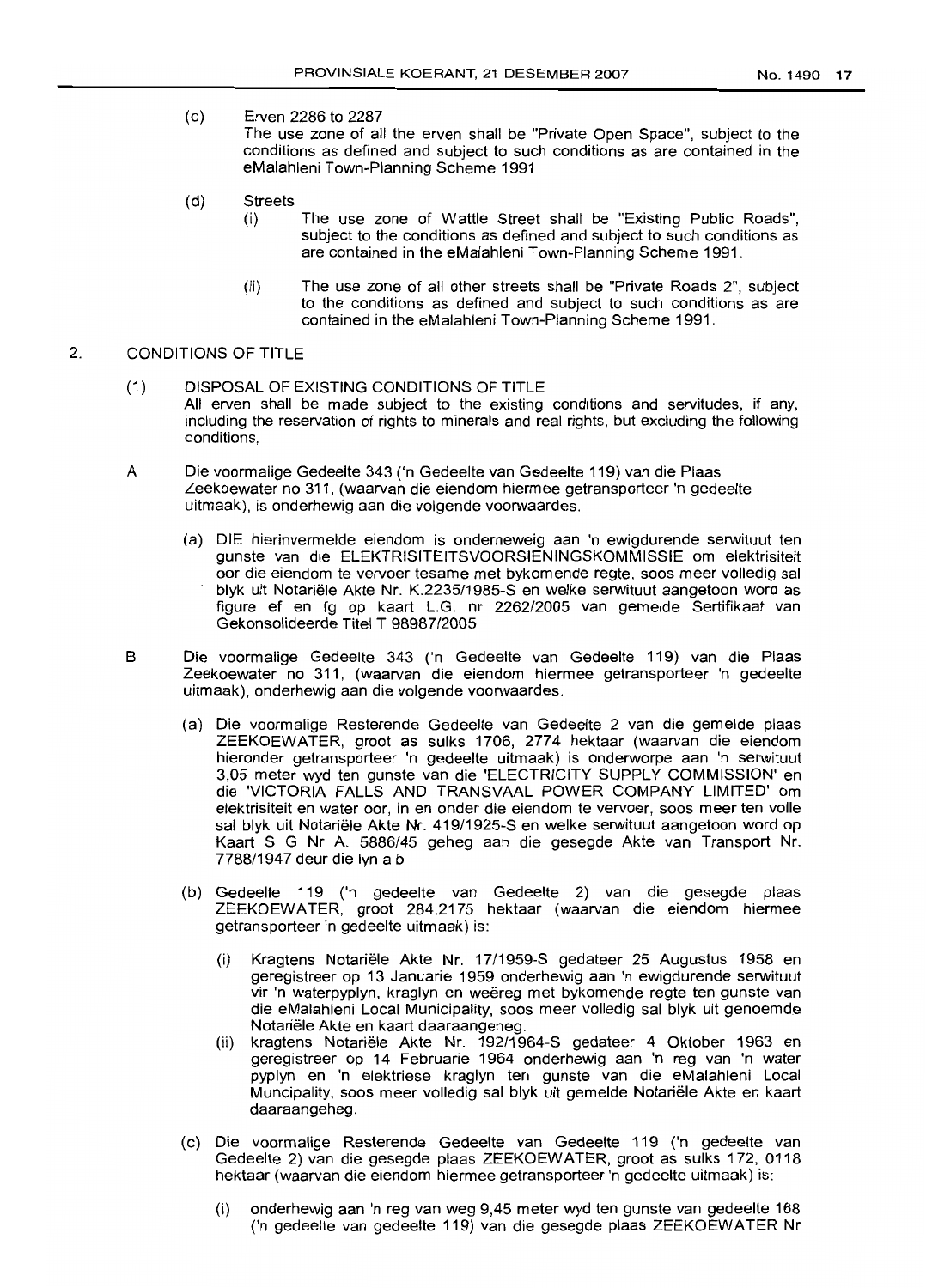311 J S groot 112,2057 hektaar, soos gehou onder Akte *van* Transport Nr 15704/1967 gedateer 11 Mei 1967 wat parallel suidwaards loop langs die grens B C aangedui op Kaart L G Nr A. 5886/45 geheg aan Akte *van* Transport Nr. 7788/1947 *vir* 'n afstand *van* 309,19 meter *van* die punt gemerk S op gemelde kaart om aan te sluit by nuwe Steenkamp Pad, welke reg *van* weg op die gemelde Kaart L G Nr A. 5886/45 deur die figuur S1 aangedui word.

- (ii) die eienaar *van* die gemelde gedeelte 168 sal ook geregtig wees om 'n waterpyp te Ie onder die oppervlakte *van* die gemelde serwituut area S1 soos meer volledig sal blyk uit voormelde Akte *van* Transport Nr 15704/1967.
- C. Die Voormalige Gedeelte 344 ('n Gedeelte *van* Gedeelte 120) van die Plaas Zeekoewater No 311, (waarvan die eiendom hiermee getransporteer 'n gedeelte uitmaak), is onderhewig aan.
	- (a) Die voormalige Resterende Gedeelte van Gedeelte 2 *van* die gemelde plaas ZEEKOEWATER, groot as sulks 1706,2774 Hektaar (waarvan die eiendom hieronder getransporteer 'n gedeelte uitmaak) is onderworpe aan 'n serwituut 3,05 meter wyd ten gunste van die "ELECTRICITY SUPPLY COMMISSION" en die "VICTORIA AND TRANSVAAL POWER COMPANY LIMITED" om elektrisiteit en warer oor, in en onder die eiendom te vervoer, soos meer ten volle sal blyk uit Notariele Akte Nr 419/1925A, en welke serwituut aangetoon word op Kaart L G Nr A 5887/45 geheg aan Akte *van* Transport Nr 7789/1947, deur die Iyn abc.
	- (b) Sekere Gedeelte 120 ('n gedeelte van gedeelte 2) van die gemelde plaas ZEEKOEWATER (waarvan die eiendom hieronder getransporteer 'n gedeelte uitmaak) is onderhewig aan 'n ewigdurende serwituut vir 'n waterpyplyn, kraglyn en weëreg met bykomende regte ten gunste van die eMalahleni Local Municipality, soos meer ten volle sal blyk uit Notariele Akte Nr 18/1959S gedateer 25 Augustus 1958 en geregistreer op 13 Januarie 1959.
		- (i) Conditions which only affect Erven 2286 and 2287 and Laingsburg and Sky streets in the township area because of the location thereof:
	- (c) Die hierinvermelde eiendom is onderhewig aan 'n ewigdurende serwituut ten gunste van die ELEKTRISITEITSVOORSIENINGSKOMMISSIE om elektrisiteit oor die eiendom te vervoer tesame met bykomende regte, soos meer volledig sal blyk uit Notariele Akte Nr. K.1029/1983-S en soos aangedui as figuur gh op kaart L.G. nr 2262/2005 van gemelde Sertifikaat *van* Gekonsolideerde Titel T 98987/2005
- (2) CONDITIONS IMPOSED IN TERMS OF THE PROVISIONS OF THE TOWN-PLANNING AND TOWNSHIPS ORDINANCE, 1986 (ORDINANCE NO. 15 OF 1986)

All erven mentioned shall be subject to the following conditions:

- (i) A servitude 2 metres wide along the rear (mid block) boundary; and servitude along any side boundaries with an minimum width of 1 metre, in favour of the local authority, for sewerage and other municipal purposes, and in the case of a panhandle erf, an additional servitude for municipal purposes 1 metre wide across the access portion of the erf, if and when required by the local authority: Provided that the local authority may waive compliance with the requirements of this servitude.
- (ii) No building or other structure shall be erected within the aforesaid servitude area and no large-rooted trees shall be planted within the area of such servitude or within 1 metre thereof.
- (iii) The local authority shall be entitled to deposit temporarily on the land adjoining the aforesaid servitude such material as may be excavated by it during the course of the construction, maintenance or removal of such sewerage mains and other works as it, in its discretion, may deem necessary and shall further be entitled to reasonable access to the said land for the aforesaid purpose, subject to any damage done during the process of the construction, maintenance or removal of such sewerage mains and other works being made good by the local authority.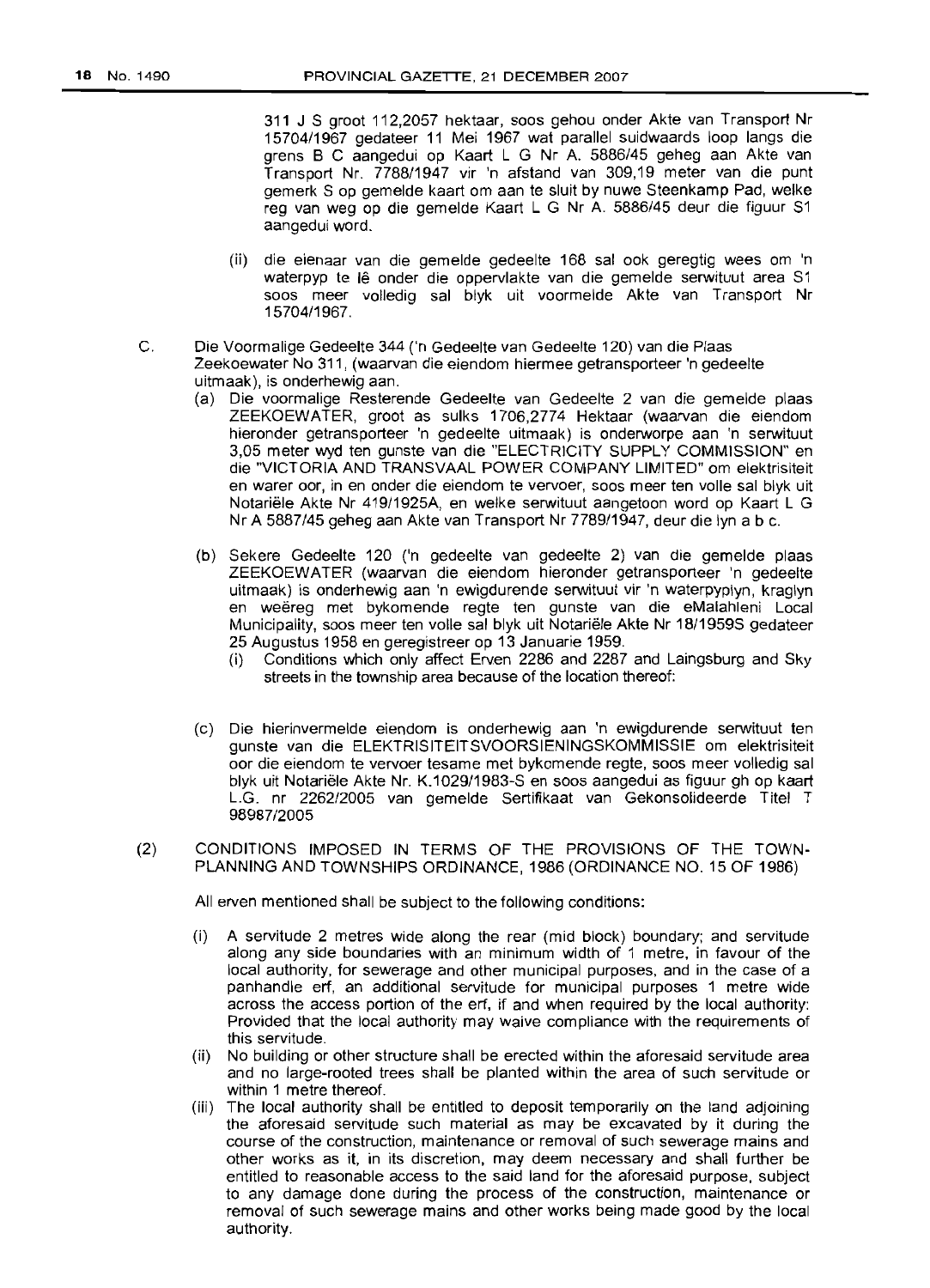#### No.1490 19

#### **LOCAL AUTHORITY NOTICE 505**

#### eMALAHLENI LOCAL MUNICIPALITY NOTICE OF APPROVAL OF eMAHLAHLENI AMENDMENT SCHEME 1071

The Local Municipality of eMalahleni declares hereby in terms of the provisions of section 125 (1) of the Town-Planning and Townships Ordinance, 1986, that it has approved an amendment scheme, being an amendment of the eMalahleni Town-Planning Scheme, 1991, comprising the same land as included in the township Modelpark Extension 20.

Map 3 and the scheme clauses of the amendment scheme are filed with the Director, Department of Agriculture and Land Administration Mpumalanga Province, and the Municipal Manager, eMalahleni Local Municipality and are open for inspection at all reasonable times. This amendment is known as eMalahleni Amendment Scheme 1071 and shall come into operation on date of publication of this notice.

A.M. LANGA MUNICIPAL MANAGER Civic Centre Mandela Street eMALAHLENI 1035

P.O. Box 3 WITBANK 1035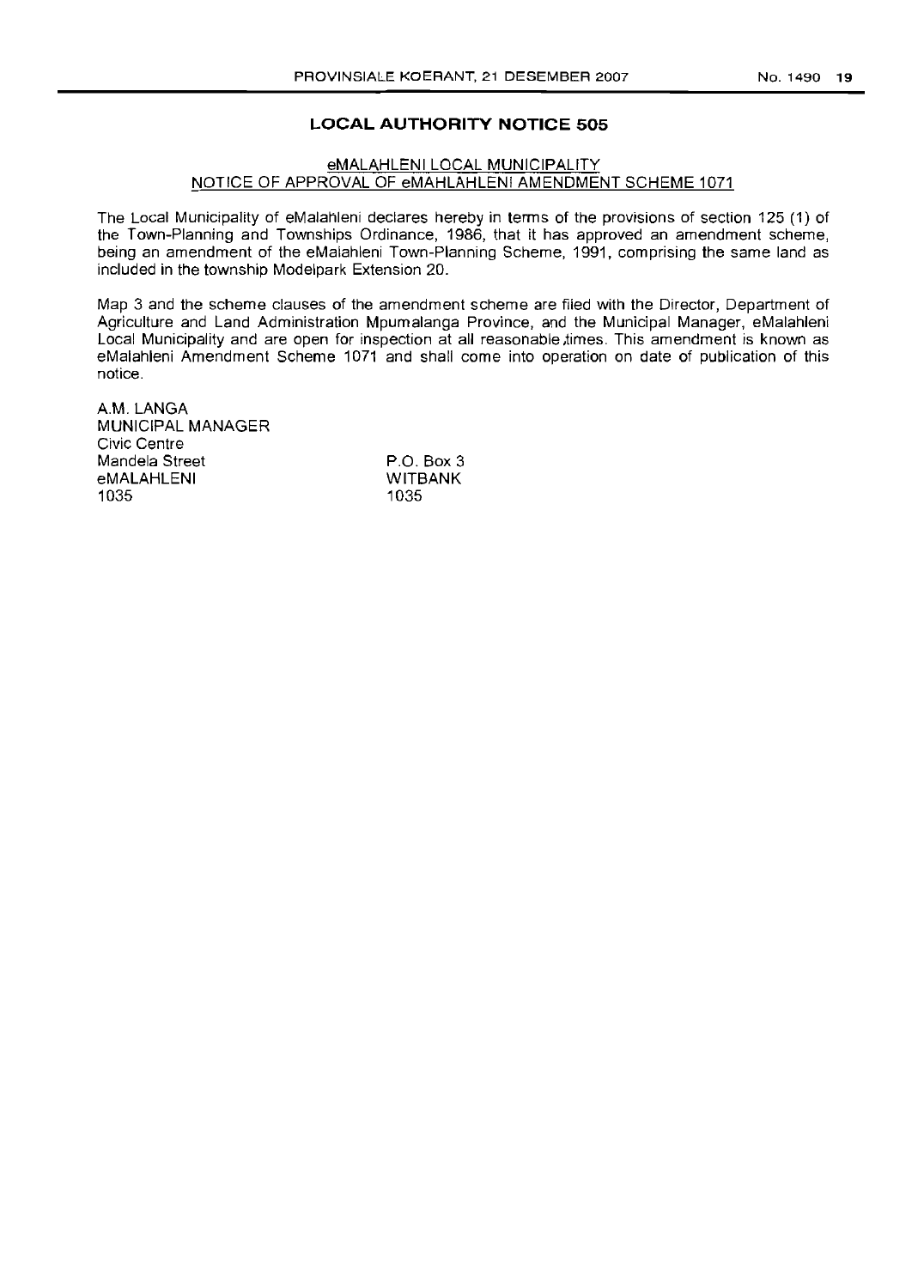#### eMALAHLENI LOCAL MUNICIPALITY PROCLAMATION OF THE TOWNSHIP HOEVELDPARK EXTENSION 7

In terms of section 125(1) of the Town-planning and Townships Ordinance, 1986 (Ordinance No. 15 of 1986), the eMalahleni Local Municipality hereby declares the Township of Hoeveldpark Extension 7 to be an approved township, subject to the conditions as set out in the Schedule hereto.

#### SCHEDULE

CONDITIONS UNDER WHICH THE APPLICATION FOR TOWNSHIP ESTABLISHMENT IN TERMS OF THE PROVISIONS OF CHAPTER IV OF THE TOWN-PLANNING AND TOWNSHIPS ORDINANCE, 1986 (ORDINANCE 15 OF 1986) ON PORTION 392 (A PORTION OF PORTION 345) OF THE FARM ZEEKOEWATER 311 JS PROVINCE OF MPUMALANGA, BY eMALAHLENI LOCAL MUNICIPALITY (HEREINAFTER REFERRED TO AS THE TOWNSHIP APPLICANT) BEING THE REGISTERED OWNERS OF THE LAND HAS BEEN APPROVED

- 1. CONDITIONS OF ESTABLISHMENT
	- (1) NAME The name of the township shall be Hoeveldpark Extension 7.
	- (2) LAYOUT/DESIGN The township shall consist of erven and streets as indicated on General Plan SG No. *2827/2006*
	- (3) REMOVAL, REPOSITIONING, MODIFICATION OR REPLACEMENT OF MUNICIPAL SERVICES If, by reason of the establishment of the township, it should become necessary to remove, reposition modify or replace any existing municipal services, the cost thereof shall be borne by the township applicant.
	- (4) REMOVAL, REPOSITIONING MODIFICATION OF REPLACEMENT OF EXISTING **ESKOM POWER LINES** If, by reason of the establishment of the township, it should become necessary to remove, reposition, modify or replace any existing power lines of ESKOM, the cost thereof shall be borne by the township applicant.
	- (5) AMENDMENT OF TOWN-PLANNING SCHEME The township applicant shall comply with the provisions of Section 125 of the Town-Planning and Townships Ordinance, 1986 (Ordinance No 15 of 1986).
	- (6) LAND USE CONDITIONS

CONDITIONS IMPOSED BY THE LOCAL AUTHORITY IN TERMS OF THE PROVISIONS OF THE TOWN-PLANNING AND TOWNSHIPS ORDINANCE, 1986 (ORDINANCE NO. 15 OF 1986)

(a) All erven

The erf lies in an area where soil conditions can affect buildings and structures and result in damage to them. Building plans submitted to the local authority must show measures to be taken, in accordance with recommendations contained in the geotechnical report for the township, to limit possible damage to buildings and structures as a result of detrimental foundation conditions, unless it is proved to the local authority that such measures are unnecessary or that the same purpose can be achieved by other more effective means.

erf shall be subject to the following conditions:

(b) Erven 2265 to 2274 The use zone of all the erven shall be "Residential 1", SUbject to the conditions as defined and subject to such conditions as are contained in the eMalahleni Town-Planning Scheme 1991 .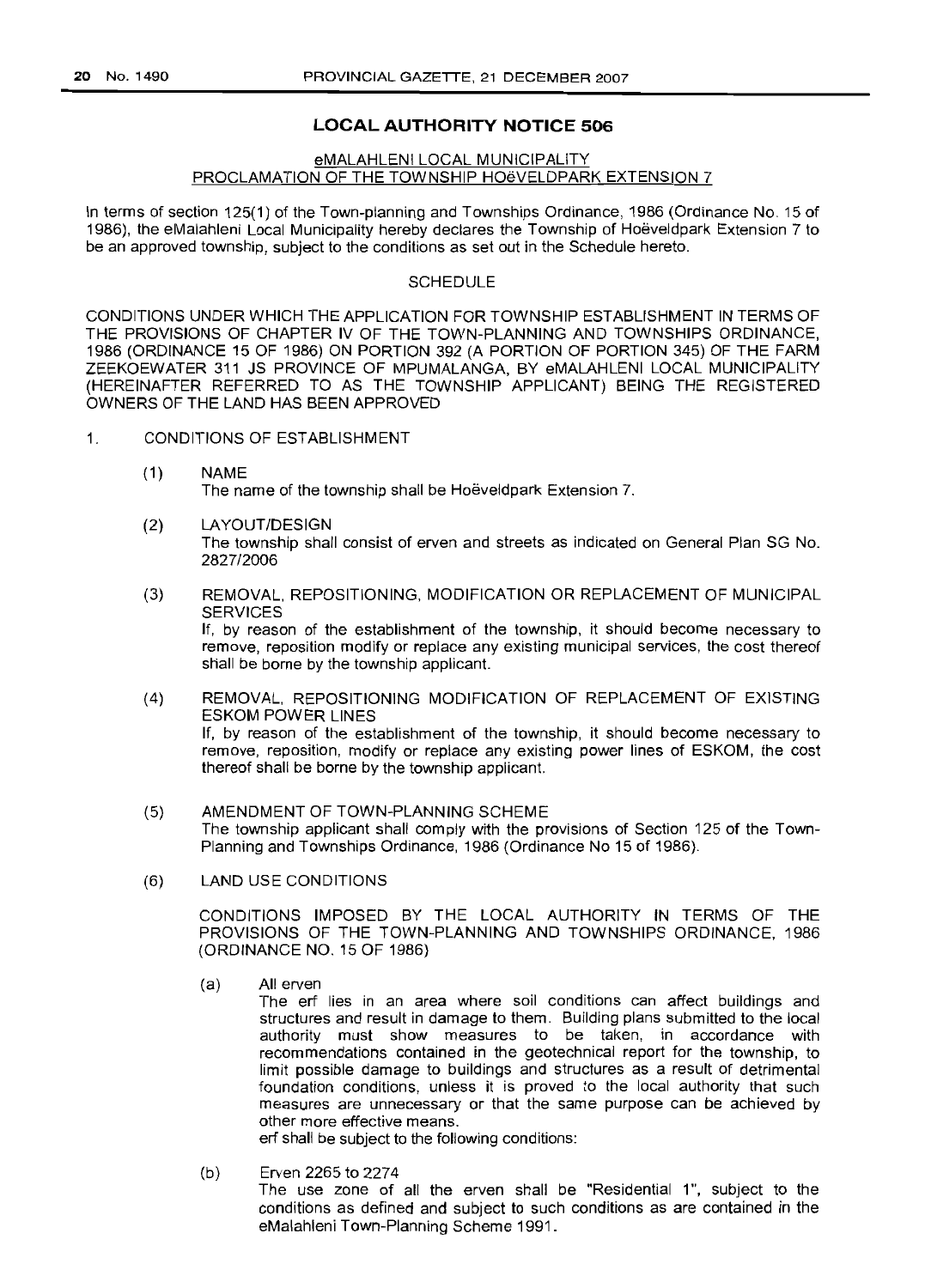- (c) Erven 2275 and 2276 The use zone of all the erven shall be "Private Open Space", subject to the conditions as defined and subject to such conditions as are contained in the eMalahleni Town-Planning Scheme 1991.
- (d) Streets
	- (i) The use zone of Sky Street shall be "Existing Public Roads", subject to the conditions as defined and subject to such conditions as are contained in the eMalahleni Town-Planning Scheme 1991.
	- (ii) The use zone of all other streets shall be "Private Roads 2", subject to the conditions as defined and subject to such conditions as are contained in the eMalahleni Town-Planning Scheme 1991 .
- 2. CONDITIONS OF TITLE

#### (1) DISPOSAL OF EXISTING CONDITIONS OF TITLE

All erven shall be made subject to the existing conditions and servitudes, if any, including the reservation of rights to minerals and real rights, but excluding -

- (a) The following condition, which do not affect the township area because of the location thereof:
	- B Die voormalige Gedeelte 343 ('n Gedeelte van Gedeelte 119) van die Plaas Zeekoewater no 311, (waarvan die eiendom hiermee getransporteer 'n gedeelte uitmaak),is onderhewig aan die volgende voorwaardes.
		- (a) Die voormalige Resterende Gedeelte van Gedeelte 2 van die gemelde plaas ZEEKOEWATER, groot as sulks 1706, 2774 hektaar (waarvan die eiendom hieronder getransporteer 'n gedeelte uitmaak) is onderworpe aan 'n serwituut 3,05 meter wyd ten gunste van die 'ELECTRICITY SUPPLY COMMISSION' en die 'VICTORIA FALLS AND TRANSVAAL POWER COMPANY LIMITED' om elektrisiteit en water oor, in en onder die eiendom te vervoer, soos meer ten volle sal blyk uit Notariele Akte Nr. 419/1925-S en welke serwituut aangetoon word op Kaart S G Nr A. 5886/45 geheg aan die gesegde Akte van Transport Nr. 7788/1947 deur die Iyn a b
		- (b) Gedeelte 119 ('n gedeelte van Gedeelte 2) van die gesegde plaas ZEEKOEWATER, groot 284,2175 hektaar (waarvan die eiendom hiermee getransporteer 'n gedeelte uitmaak) is:
			- (i) Kragtens Notariele Akte Nr. 17/1959-S gedateer 25 Augustus 1958 en geregistreer op 13 Januarie 1959 onderhewig aan 'n ewigdurende serwituut vir 'n waterpyplyn, kraglyn en weereq met bykomende regte ten gunste van die eMalahleni Local Municipality, soos meer volledig sal blyk uit genoemde Notariele Akte en kaart daaraangeheg.
			- (ii) Kragtens Notariele Akte Nr. 192/1964-S gedateer 4 Oktober 1963 en geregistreer op 14 Februarie 1964 onderhewig aan 'n reg van 'n water pyplyn en 'n elektriese kraglyn ten gunste van die eMalahleni Local Muncipality, soos meer volledig sal blyk uit gemelde Notariele Akte en kaart daaraangeheg.
		- (c) Die voormalige Resterende Gedeelte van Gedeelte 119 ('n gedeelte van Gedeelte 2) van die gesegde plaas ZEEKOEWATER, groat as sulks 172, 0118 hektaar (waarvan die eiendom hiermee getransporteer 'n gedeelte uitmaak) is:
			- (i) onderhewig aan 'n reg van weg 9,45 meter wyd ten gunste van gedeelte 168 ('n gedeelte van gedeelte 119) van die gesegde plaas ZEEKOEWATER Nr 311 J S groot 112,2057 hektaar, soos gehou onder Akte van Transport Nr 15704/1967 gedateer 11 Mei 1967 wat parallel suidwaards loop langs die grens B C aangedui op Kaart L G Nr A. 5886/45 geheg aan Akte van Transport Nr. 7788/1947 vir 'n afstand van 309,19 meter van die punt gemerk S op gemelde kaart om aan te sluit by nuwe Steenkamp Pad, welke reg van weg op die gemelde Kaart L G Nr A. 5886/45 deur die figuur S1 aangedui word.
			- (ii) die eienaar van die gemelde gedeelte 168 sal oak geregtig wees om 'n waterpyp te Iê onder die oppervlakte van die gemelde serwituut area S1 soos meer volledig sal blyk uit voormelde Akte van Transport Nr 15704/1967.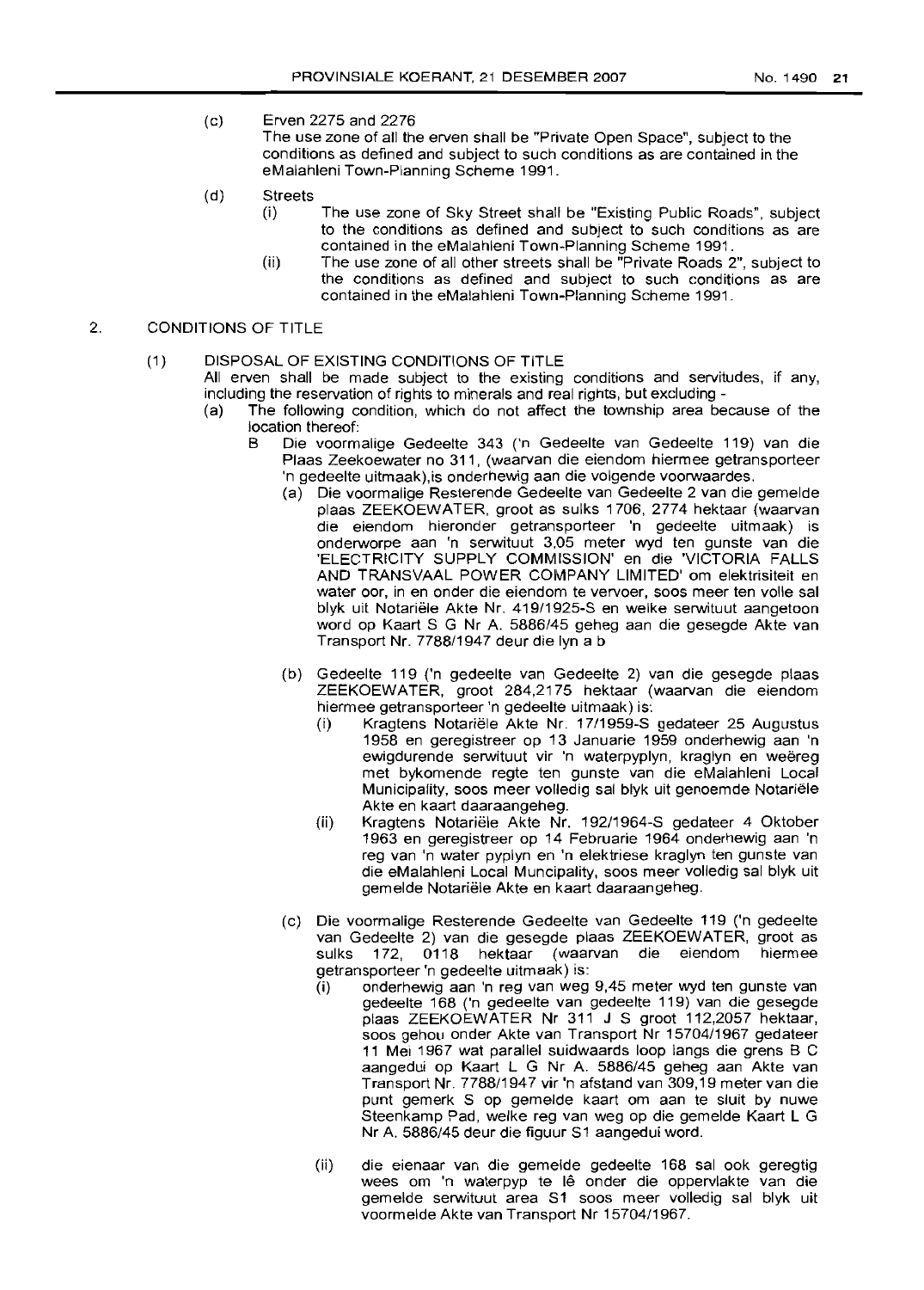- C. Die Voormalige Gedeelte 344 ('n Gedeelte van Gedeelte 120) van die Plaas Zeekoewater No 311, (waarvan die eiendom hiermee getransporteer 'n gedeelte uitmaak), is onderhewig aan.
	- (a) Die voormalige Resterende Gedeelte van Gedeelte 2 van die gemelde plaas ZEEKOEWATER, groot as sulks 1706,2774 Hektaar (waarvan die eiendom hieronder getransporteer 'n gedeelte uitmaak) is onderworpe aan 'n serwituut 3,05 meter wyd ten gunste van die "ELECTRICITY SUPPLY COMMISSION" en die "VICTORIA AND TRANSVAAL POWER COMPANY LIMITED" om elektrisiteit en warer oor, in en onder die eiendom te vervoer, soos meer ten volle sal blyk uit Notariele Akte Nr 419/1925A, en welke serwituut aangetoon word op Kaart L G Nr A 5887/45 geheg aan Akte van Transport Nr 7789/1947, deur die Iyn abc.
	- (b) Sekere Gedeelte 120 ('n gedeelte van gedeelte 2) van getransporteer 'n gedeelte uitmaak) is onderhewig aan 'n ewigdurende serwituut vir 'n waterpyplyn, kraglyn en weëreg met bykomende regte ten gunste van die eMalahleni Local Municipality, soos meer ten volle sal blyk uit Notariele Akte Nr 18/1959S gedateer 25 Augustus 1958 en geregistreer op 13 Januarie 1959.
- (b) The following condition, which only affect Erven 2275 and 2276 and the streets as indicated on the General Plan in the township
	- A Die voormalige Gedeelte 343 ('n Gedeelte van Gedeelte 119) van die Plaas Zeekoewater no 311, (waarvan die eiendom hiermee getransporteer 'n gedeelte uitmaak), is onderhewig aan die volgende voorwaardes.
		- (a) DIE hierinvermelde eiendom is onderhewig aan 'n ewigdurende serwituut ten gunste van die ELEKTRISITEITSVOORSIENINGSKOMMISSIE om elektrisiteit oor die eiendom te vervoer tesame met bykomende regte, soos meer volledig sal blyk uit Notariele Akte Nr. K.2235/1985-S en welke serwituut aangetoon word as figure ef en fg op kaart L.G. nr 2262/2005 van gemelde Sertifikaat van Gekonsolideerde Titel T 98987/2005
	- C. Die Voormalige Gedeelte 344 ('n Gedeelte van Gedeelte 120) van die Plaas Zeekoewater No 311, (waarvan die eiendom hiermee getransporteer 'n gedeelte uitmaak), is onderhewig aan.
		- (c) Die hierinvermelde eiendom is onderhewig aan 'n ewigdurende serwituut ten gunste van die ELEKTRISITEITSVOORSIENINGSKOMMISSIE am elektrisiteit oar die eiendom te vervoer tesame met bykomende regte, soos meer volledig sal blyk uit Notariele Akte Nr. K.1029/1983-S en soas aangedui as figuur gh op kaart L.G. nr 2262/2005 van gemelde Sertifikaat van Gekonsolideerde Titel T 98987/2005
- (2) CONDITIONS IMPOSED IN TERMS OF THE PROVISIONS OF THE TOWN-PLANNING AND TOWNSHIPS ORDINANCE, 1986 (ORDINANCE NO. 15 OF 1986)

All erven mentioned shall be subject to the following conditions:

- (i) A servitude 2 metres wide along the rear (mid block) boundary; and servitude along any side boundaries with an minimum width of 1 metre, in favour of the local authority, for sewerage and other municipal purposes, and in the case of a panhandle erf, an additional servitude for municipal purposes 1 metre wide across the access portion of the ert, if and when required by the local authority: Provided that the local authority may waive compliance with the requirements of this servitude.
- (ii) No building or other structure shall be erected within the aforesaid servitude area and no large-rooted trees shall be planted within the area of such servitude or within 1 metre thereof.
- (iii) The local authority shall be entitled to deposit temporarily on the land adjoining the aforesaid servitude such material as may be excavated by it during the course of the construction, maintenance or removal of such sewerage mains and other works as it, in its discretion, may deem necessary and shall further be entitled to reasonable access to the said land for the aforesaid purpose, subject to any damage done during the process of the construction, maintenance or removal of such sewerage mains and other works being made good by the local authority.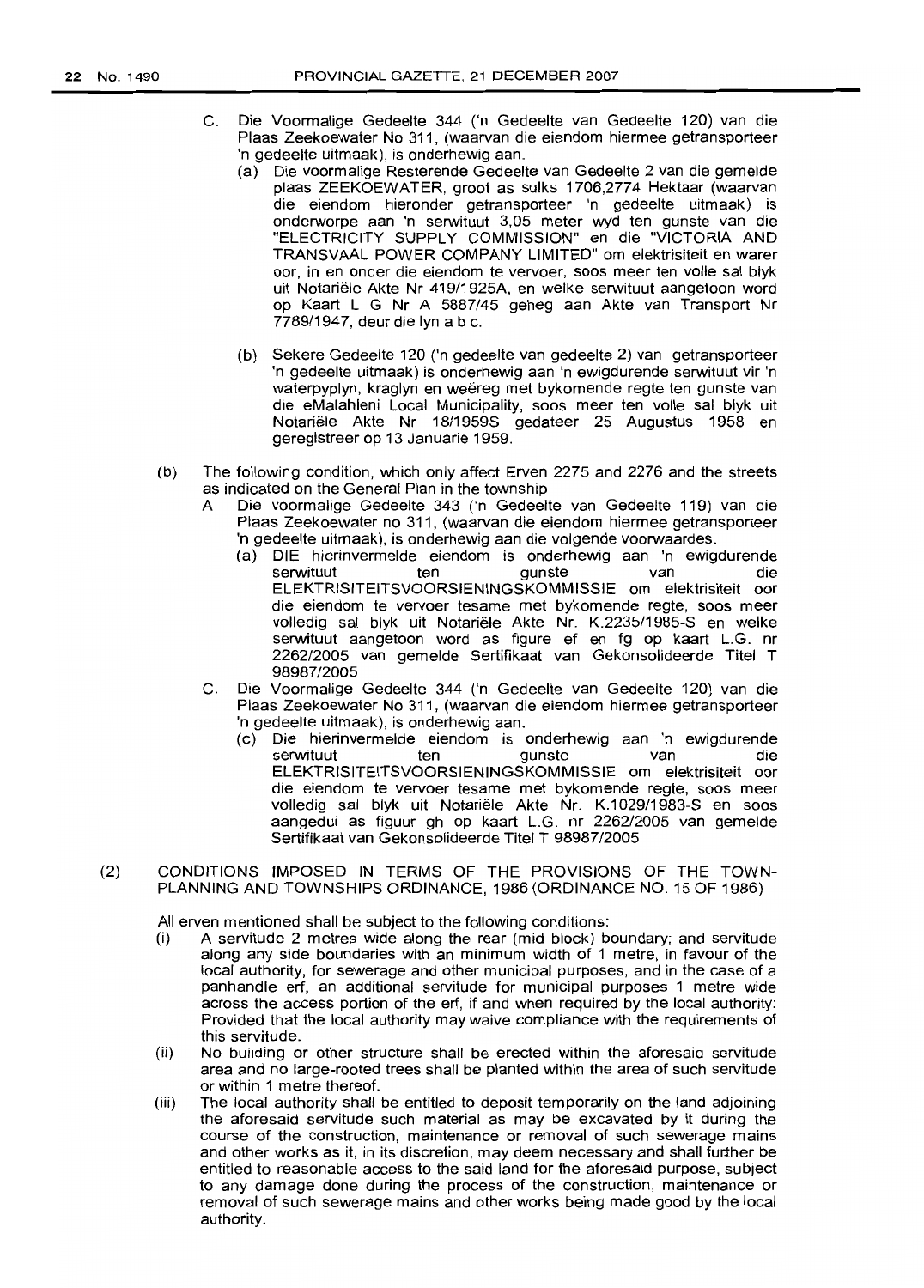#### eMALAHLENI LOCAL MUNICIPALITY NOTICE OF APPROVAL OF eMAHLAHLENI AMENDMENT SCHEME 1060

The Local Municipality of eMalahleni declares hereby in terms of the provisions of section 125 (1) of the Town-Planning and Townships Ordinance, 1986, that it has approved an amendment scheme, being an amendment of the eMalahleni Town-Planning Scheme, 1991, comprising the same land as included in the township Hoëveldpark Extension 7.

Map 3 and the scheme clauses of the amendment scheme are filed with the Director, Department of Agriculture and Land Administration Mpumalanga Province, and the Municipal Manager, eMalahleni Local Municipality and are open for inspection at all reasonable times. This amendment is known as eMalahleni Amendment Scheme 1060 and shall come into operation on date of publication of this notice.

A.M. LANGA MUNICIPAL MANAGER Civic Centre Mandela Street eMALAHLENI 1035

P.O. Box 3 WITBANK 1035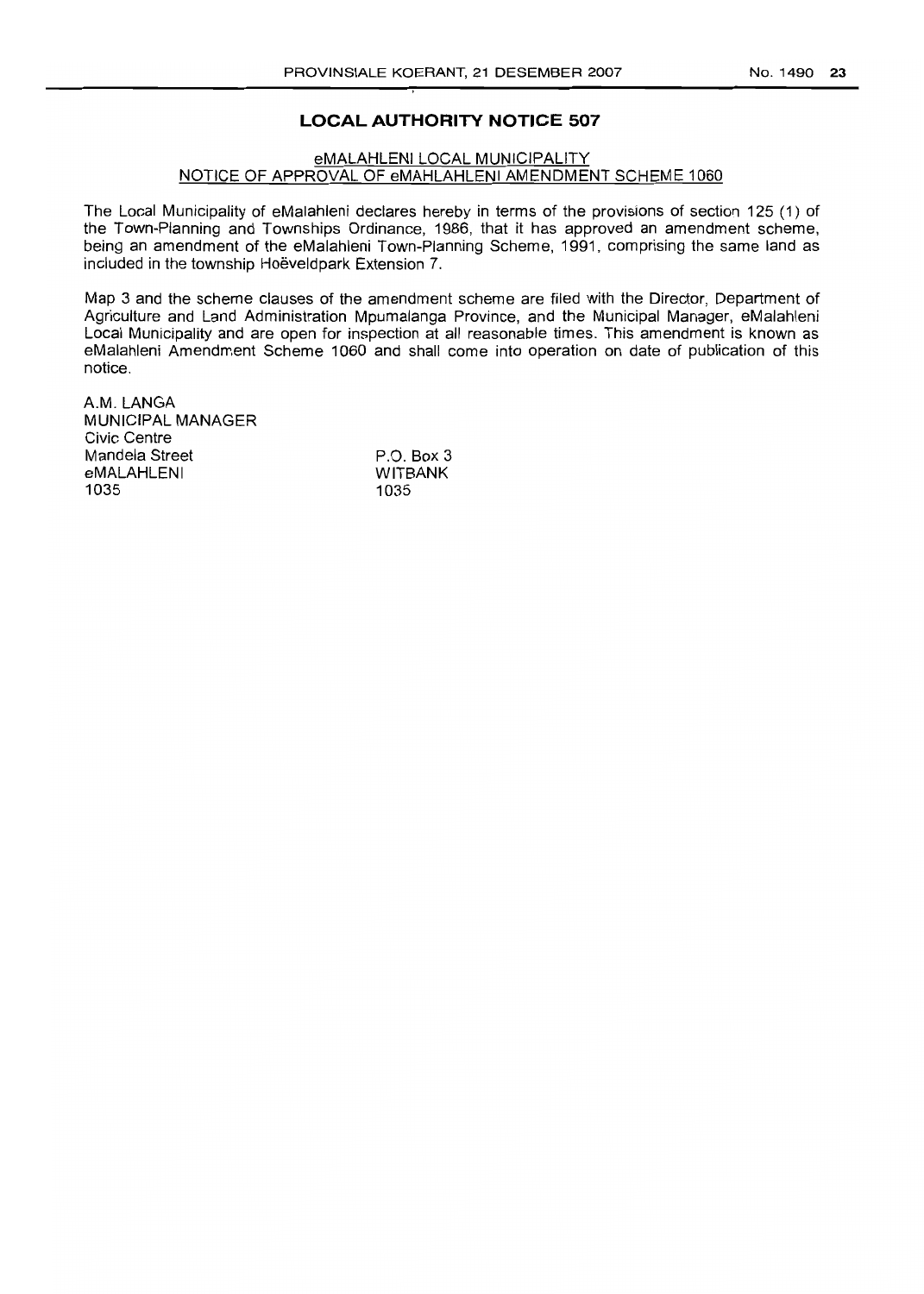#### **GOVAN MBEKI MUNICIPALITY**

#### **EVANDER AMENDMENT SCHEME 43 AND 46 - NOTICE OF APPROVAL**

Notice is hereby given in terms of Section 57(1) of the Town-Planning and Townships Ordinance, 1986 (Ordinance 15 of 1986), as amended, that the Govan Mbeki Municipality has approved the amendment of the Evander Town Planning Scheme, 1980 by the rezoning of:

Evander Amendment Scheme 43

- 1. Portion 44 of Stand 1890 , Evander from "Residential 2" to "Residential 3", subject to certain conditions. This amendment is known as Evander Amendment Scheme 43, shall come into operation on the date of publication of this notice.
- 2. Evander Amendment Scheme 46

Stand 1062, Evander from "Residential 1" to "Residential 2", subject to certain conditions. This amendment is known as Evander Amendment Scheme 46 and shall come into operation on date of publication of this notice.

Maps 3A and 3B are filed with the Director, Department of Housing and Land Administration, Nelspruit, as well as with the Manager, Physical Development, Municipal Offices, Secunda and are open for inspection during normal office hours.

#### **DR L H MATHUNYANE, Municipal Manager**

Private Bag X1017, Secunda, 2302

Notice No 87/2007 & 86/2007

#### **LOCAL AUTHORITY NOTICE 509**

#### **GOVAN MBEKI MUNICIPALITY**

#### **SECUNDA AMENDMENT SCHEME 101 AND 121 - NOTICE OF APPROVAL**

Notice is hereby given in terms of Section 57(1) of the Town-Planning and Townships Ordinance, 1986 (Ordinance 15 of 1986), as amended, that the Govan Mbeki Municipality has approved the amendment of the Secunda Town Planning Scheme, 1993 by the rezoning of:

Secunda Amendment Scheme

- 1. Stand 3215, Secunda from "Residential 1" to "Residential 2", subject to certain conditions. This amendment is known as Secunda Amendment Scheme 101 and shall come into operation on the date of publication of this notice.
- 2. Stand 6956 Secunda Extension 22 from "Residential 1" to "Residential 3", subject to certain conditions. This amendment is known as Secunda Amendment Scheme 121 and shall come into operation on the date of publication of this notice.

Maps 3A , 3B and the scheme clauses are filed with the Director, Department of Housing and Land Administration, Nelspruit, as well as with the Manager, Physical Development, Municipal Offices, Secunda and are open for inspection during normal office hours.

#### **DR L H MATHUNYANE, Municipal Manager**

Private Bag X1017, Secunda, 2302

Notice No 85/2007 &83/2007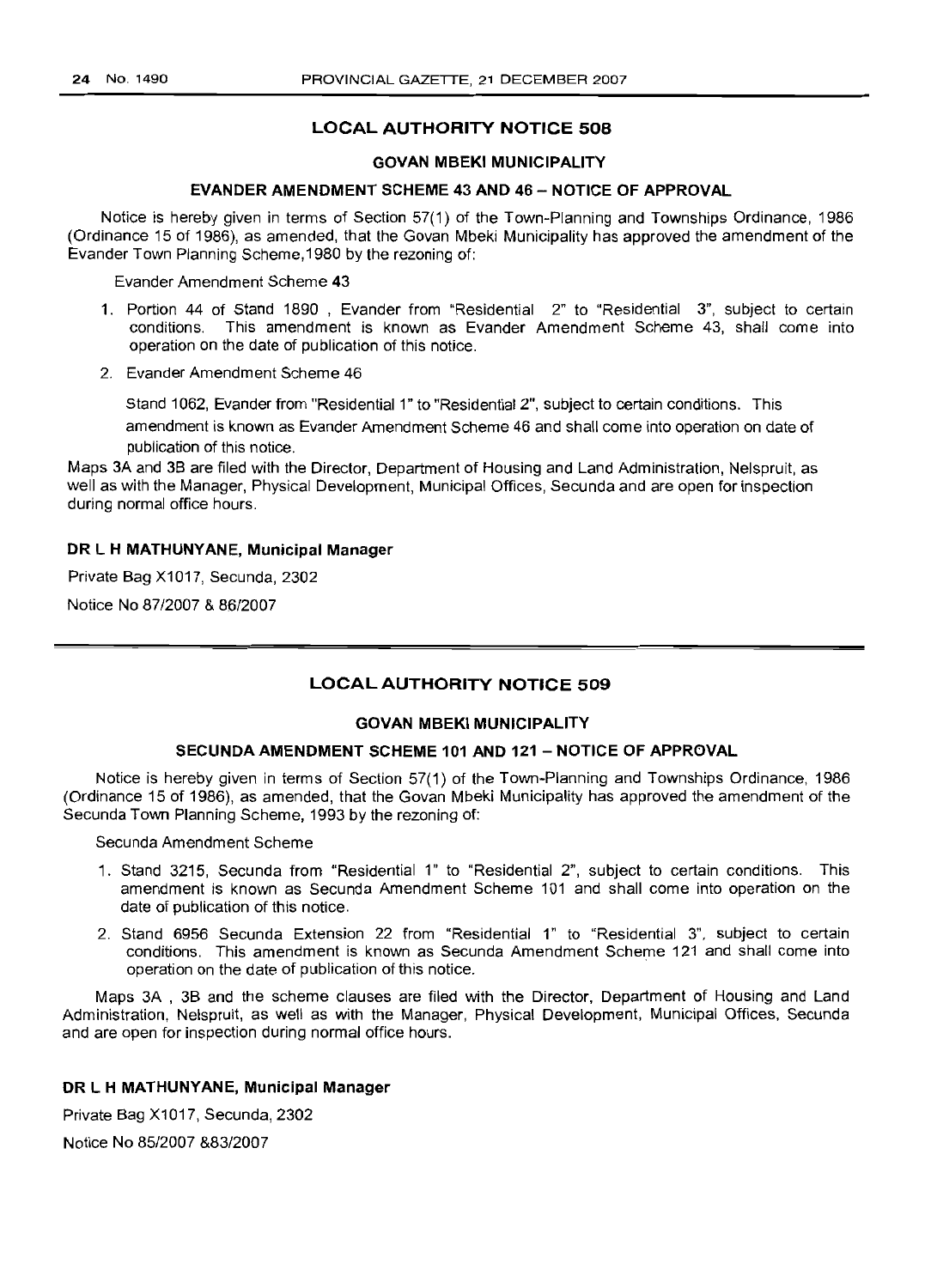#### **eMALAHLENI LOCAL MUNICIPALITY PROCLAMATION OF THE TOWNSHIP MODELPARK EXTENSION 12**

In terms of section 125(1) of the Town-planning and Townships Ordinance, 1986 (Ordinance No. 15 of 1986), the eMalahleni Local Municipality hereby declares the Township of Modelpark Extension 12 to be an approved township, subject to the conditions as set out in the Schedule hereto.

#### **SCHEDULE**

**CONDITIONS UNDER WHICH THE APPLICATION FOR TOWNSHIP ESTABLISHMENT IN TERMS OF THE PROVISIONS OF CHAPTER III OF THE TOWN-PLANNING AND TOWNSHIPS ORDINANCE, 1986 (ORDINANCE 15 OF 1986) ON PORTION 362 (A PORTION OF PORTION 345) OF THE FARM ZEEKOEWATER 311 JS PROVINCE OF MPUMALANGA, BY THE eMALAHLENI LOCAL MUNICIPALITY (HEREINAFTER REFERRED TO AS THE TOWNSHIP APPLICANT) BEING THE REGISTERED OWNERS OF THE LAND HAS BEEN APPROVED**

- 1. CONDITIONS OF ESTABLISHMENT
	- (1) NAME The name of the township shall be Modelpark Extension 12.
	- (2) LAYOUT/DESIGN The township shall consist of erven and streets as indicated on General Plan no 346/2006.
	- (3) REMOVAL, REPOSITIONING, MODIFICATION OR REPLACEMENT OF MUNICIPAL SERVICES

If, by reason of the establishment of the township, it should become necessary to remove, reposition modify or replace any existing municipal services, the cost thereof shall be borne by the township applicant.

- (4) REMOVAL, REPOSITIONING MODIFICATION OF REPLACEMENT OF EXISTING ESKOM POWER LINES If, by reason of the establishment of the township, it should become necessary to remove, reposition, modify or replace any existing power lines of ESKOM, the cost thereof shall be borne by the township applicant.
- (5) AMENDMENT OF TOWN-PLANNING SCHEME The township applicant shall comply with the provisions of Section 125 of the Town-Planning and Townships Ordinance, 1986 (Ordinance No 15 of 1986).
- (6) LAND USE CONDITIONS

CONDITIONS IMPOSED BY THE LOCAL AUTHORITY IN TERMS C'E THE PROVISIONS OF THE TOWN-PLANNING AND TOWNSHIPS ORDINANC<sup>®</sup>, 1986 (ORDINANCE NO. 15 OF 1986)

(a) ALL ERVEN

The erf lies in an area where soil conditions can affect buildings and structures and result in damage to them. Building plans submitted to the local authority must show measures to be taken, in accordance with recommendations contained in the geotechnical report for the township, to limit possible damage to buildings and structures as a result of detrimental foundation conditions, unless it is proved to the local authority that such measures are unnecessary or that the same purpose can be achieved by other more effective means.

- (b) Erven 2113 to 2146 The use zone of all the erven shall be "Residential 1", subject to the conditions as defined and subject to such conditions as are contained in the eMalahleni Town-Planning Scheme 1991.
- (c) Erf 2147 The use zone of all the erven shall be "Private Open Space", subject to the conditions as defined and subject to such conditions as are contained in the eMalahleni Town-Planning Scheme 1991.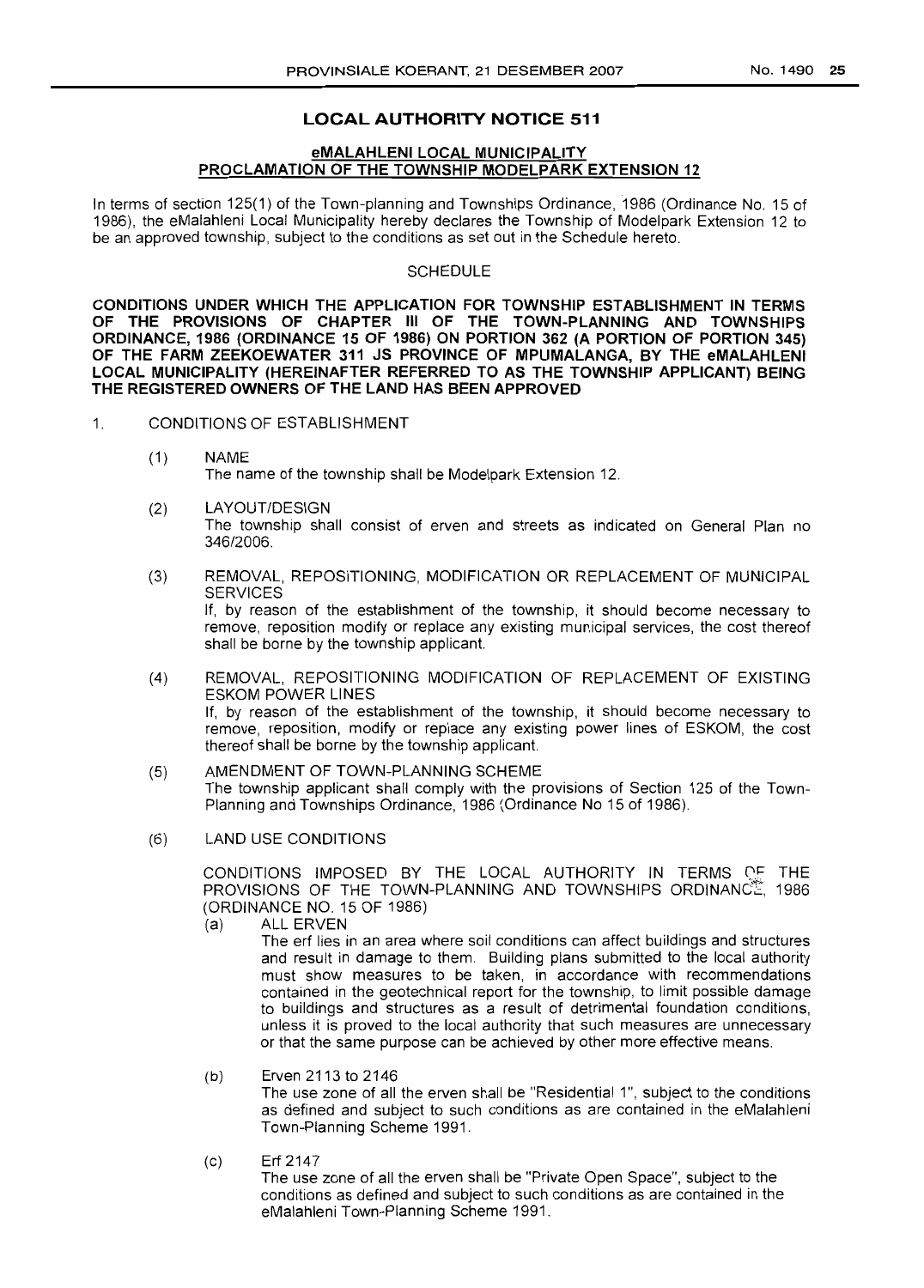- (d) Streets
	- (i) The use zone of Wattle Street shall be "Existing Public Roads subject to the conditions as defined and subject to such conditions as are contained in the eMalahleni Town-Planning Scheme 1991.
	- (ii) The use zone of all other streets shall be "Private Roads 2", subject to the conditions as defined and subject to such conditions as are contained in the eMalahleni Town-Planning Scheme 1991.

#### 2. CONDITIONS OF TITLE

#### (1) DISPOSAL OF EXISTING CONDITIONS OF TITLE

All erven shall be made subject to the existing conditions and servitudes, if any, including the reservation of rights to minerals and real rights, but excluding the following conditions, which do not affect the township area because of the location thereof:

- A Die voormalige Resterende Gedeelte van Gedeelte 116 ('n Gedeelte van Gedeelte 22) van die Plaas Zeekoewater no 311,soos aangedui deur figuur AadPQRSTUVWX op aangehegte kaart L.G Nr.2262/2005 asook die voormalige Gedeelte 343 ('n Gedeelte van Gedeelte 119) van die Plaas Zeekoewater no 311 soos aangedui deur die figuur abcGHJKLMNd op die aangehegte kaart L.G. Nr 2262/2005 is onderhewig aan die volgende voorwaardes.
	- (a) OAT 'n area, groot ongeveer 3,1605 (drie KOMMA een ses nul vyf) hektaar, waarop die transportgewer se huidige woonhuis, buitegeboue en omliggende werf tans gelee en gevestig is aan die transportgewer, sy erfgename, administrateurs, eksekuteurs, opvolgers in titel en / of regverkrygendes sal terugval en deur die transportnesser, sy opvolgers in titel en 1 of regverkrygendes, op koste van die transportgewer, insluitende here- en seelreqte, terug getransporteer sal word sodra die transportnemer, sy opvolgers in titel en / of regverkrygendes 'n dorp op die drie eiendomme hiermee getransporteer uitqele en laat proklameer het en sodanige area van ongeveer 3,1605 (drie KOMMA een ses nul vyf) hektaar sal as 'n erf of erwe van en in die voorgestelde dorp opgeneem word en as sulks ook in die algemen plan van die voorgestelde dorp opgeneem word soos onderling ooreengekom en bepaal te word deur die transportgewer en die transportnemer.
	- (b) DIE hierinvermelde eiendom is onderheweig aan 'n ewigdurende serwituut ten gunste van die ELEKTRISITEITSVOORSIENINGS-KOMMISSIE om elektrisiteit oor die eiendom te vervoer tesame met bykomende regte, soos meer volledig sal blyk uit Notariele Akte Nr. K.782/85-S gedateer 31 Maart 1981, van welke serwituut die roete nou bepaal is in Notariele Akte K2235/85-S en van welke serwituut die middelyn aangedui word deur die Iyne ef en fg op aanqeheqte kaart LG No 2260/2005en soos aangedui as figure ef en fg op aangehegte kaart L.G. No. 2262/2005.
- B Die voormalige Gedeelte 343 ('n Gedeelte van Gedeelte 119) van die Plaas Zeekoewater no 311 soos aangedui deur die figuur abcGHJKLMNd op aangehegte kaart L.G. Nr. 2262/2005 is onderhewig aan die volgende woorwaardes. which is a set of the contract of the contract of the contract of the contract of the contract of the contract of the contract of the contract of the contract of the contract of the contract of the contract of
	- (a) Die voormalige Resternde Gedeelte van Gedeelte 2 van die yemelde plaas ZEEKOEWATER, groot as sulks 1706, 2774 hektaar (waarvan die eiendom hieronder getransporteer 'n gedeelte uitmaak) is onderworpe aan 'n serwituut 3,05 meter wyd ten gunste van die 'ELECTRICITY SUPPLY COMMISSION' en die 'VICTORIA FALLS AND TRANSVAAL POWER COMPANY LIMITED' om elektrisiteit en water oor, in en onder die eiendom te vervoer, soos meer ten volle sal blyk uit Notarieie Akte Nr. 419/1925-S.
	- (b) Gedeelte 119 ('n gedeelte van Gedeelte 2) van die gesegde plaas ZEEKOEWATER, groot 284,2175 hektaar (waarvan die eiendom hiermee getransporteer 'n gedeelte uitmaak) is
		- (i) Kragtens Notariele Akte Nr. 17/1959-S gedateer 25 Augustus 1958 en geregistreer op 13 Januarie 1959 onderhewig aan 'n ewigdurende serwituut vir 'n waterpyplyn, kraglyn en weereq met bykomende regte ten gunste van die Munisipaliteit van eMalahleni, soos meer volledig sal blyk uit genoemde Notariele Akte en kaart daaraangeheg.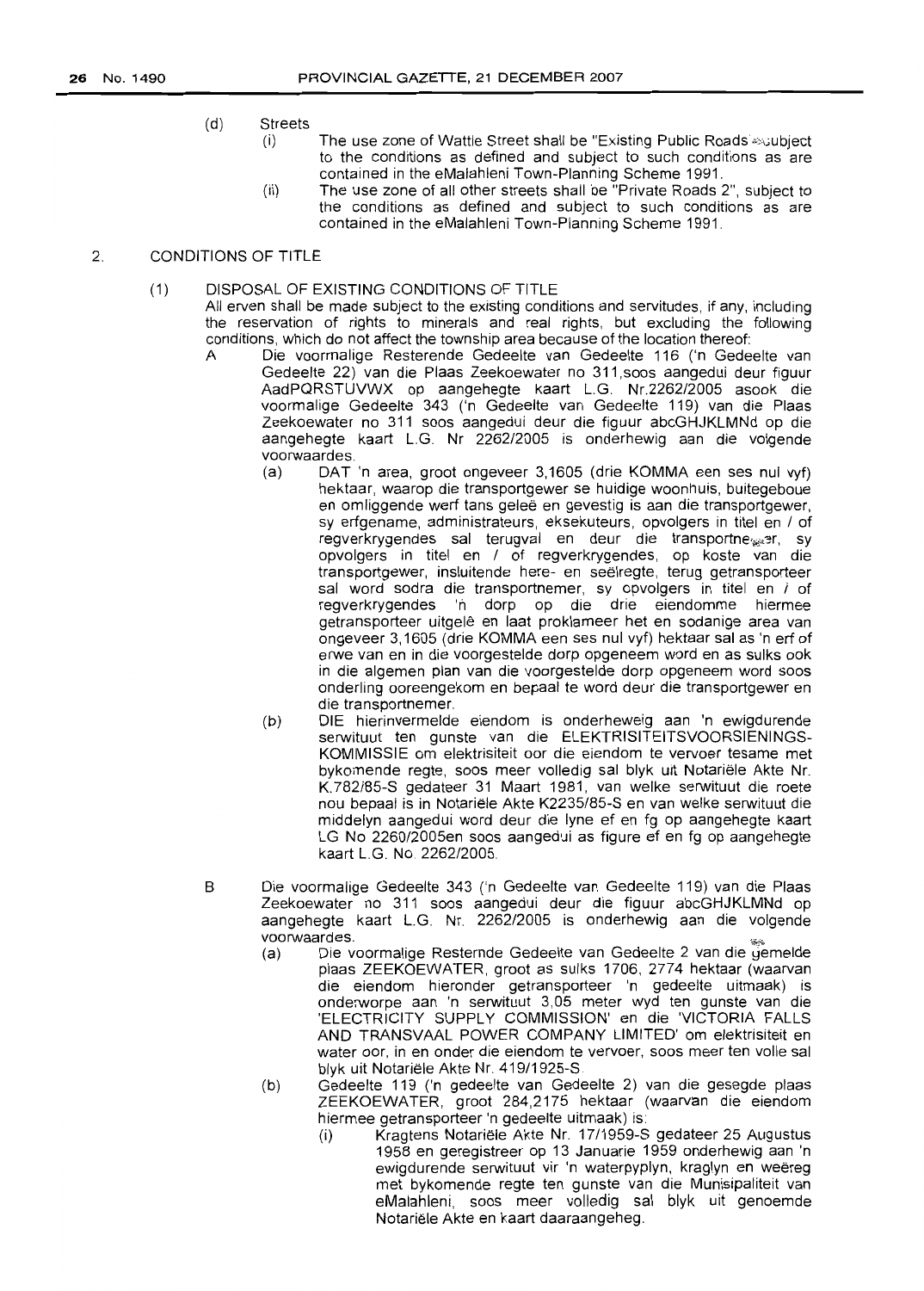- (ii) kragtens Notariele Akte Nr. 192/1964-S gedateer 4 Oktober 1963 en geregistreer op 14 Februarie 1964 onderhewig aan 'n reg van 'n water pyplyn en 'n elektriese kraglyn ten gunste van die Munisipaliteit van eMalahleni, soos meer volledig sal blyk uit gemelde Notariele Akte en kaart daaraangeheg.
- (c) Die voormalige Resterende Gedeelte van Gedeelte 119 ('n gedeelte van Gedeelte 2) van die gesegde plaas ZEEKOEWATER, qroot as sulks 172,0118 hektaar (waarvan die eiendom hiermee getral\*porteer 'n gedeelte uitmaak) is:
	- (i) onderhewig aan 'n reg van weg 9,45 meter wyd ten gunste van gedeelte 168 ('n gedeelte van gedeelte 119) van die gesegde plaas ZEEKOEWATER Nr 311 J S groot 112,2057 hektaar, soos gehou onder Akte van Transport Nr 15704/1967 gedateer 11 Mei 1967 wat parallel suidwaards loop langs die grens B C aangedui op Kaart L G Nr A. 5886/45 geheg aan Akte van Transport Nr. 7788/1947 vir 'n afstand van 309,19 meter van die punt gemerk S op gemelde kaart om aan te sluit by nuwe Steenkamp Pad, welke reg van weg op die gemelde Kaart L G Nr A. 5886/45 deur die figuur S1 aangedui word.
	- (ii) die eienaar van dje gemelde gedeelte 168 sal ook geregtig wees om 'n waterpyp te Iê onder die oppervlakte van die gemelde serwituut area S1 soos meer volledig sal blyk uit voormelde Akte van Transport Nr 15704/1967.
- (2) CONDITIONS IMPOSED IN TERMS OF THE PROVISIONS OF THE TOWN-PLANNING AND TOWNSHIPS ORDINANCE, 1986 (ORDINANCE NO. 15 OF 1986)
	- (a) All erven mentioned shall be subject to the following conditions:
		- (i) A servitude 2 metres wide along the rear (mid block) boundary; and servitude along any side boundaries with an minimum width of 1 metre, in favour of the local authority, for sewerage and other municipal purposes, and in the case of a panhandle erf, an  $\approx$  itional servitude for municipal purposes 1 metre wide across the access portion of the erf, if and when required by the local authority: Provided that the local authority may waive compliance with the requirements of this servitude.
		- (ii) No building or other structure shall be erected within the aforesaid servitude area and no large-rooted trees shall be planted within the area of such servitude or within 1 metre thereof.
		- (iii) The local authority shall be entitled to deposit temporarily on the land adjoining the aforesaid servitude such material as may be excavated by it during the course of the construction, maintenance or removal of such sewerage mains and other works as it, in its discretion, may deem necessary and shall further be entitled to reasonable access to the said land for the aforesaid purpose, subject to any damage done during the process of the construction, maintenance or removal of such sewerage mains and other works being made good by the local authority.